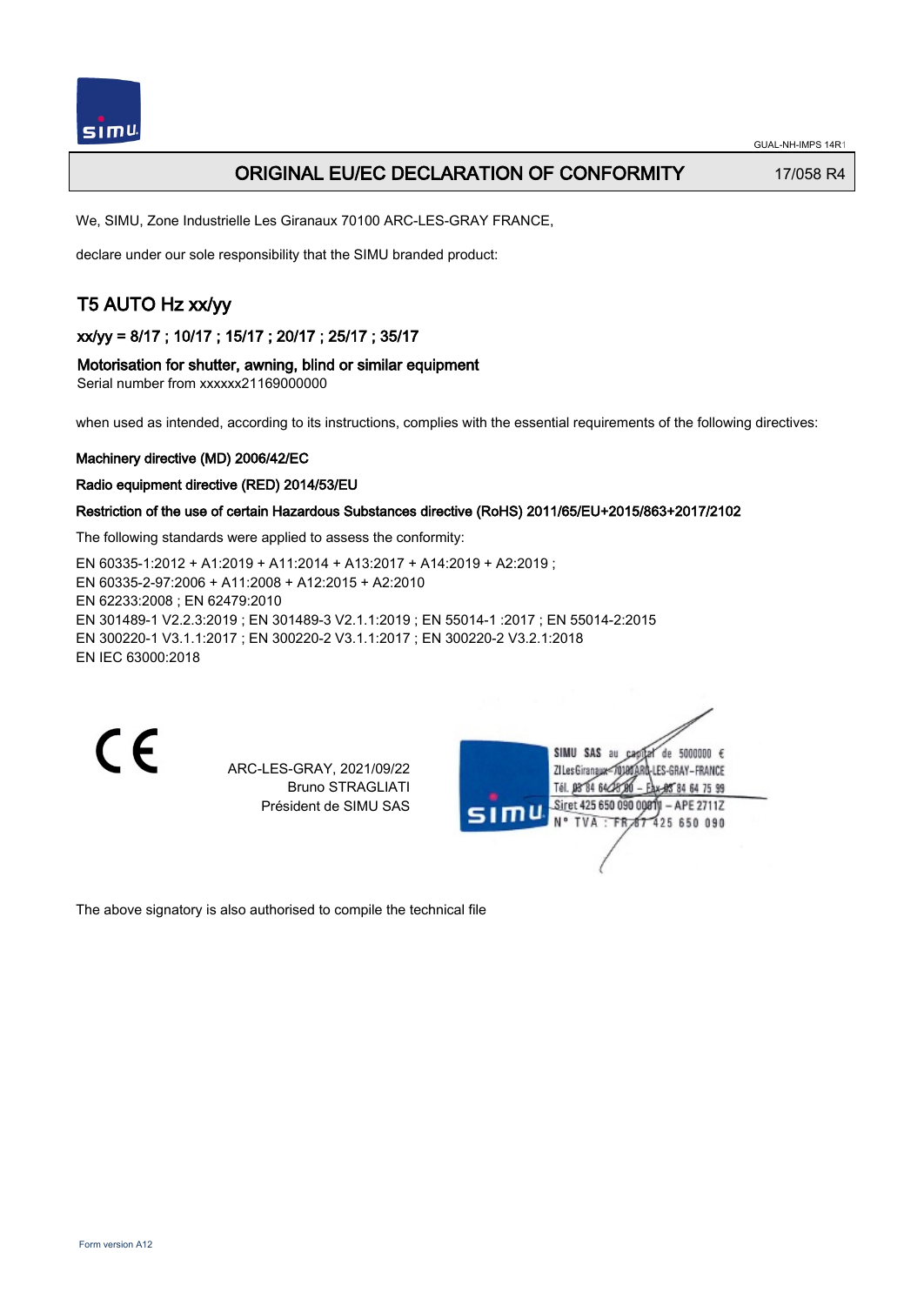

## ORIGINAL EU/EC DECLARATION OF CONFORMITY DECLARATION EU/CE DE CONFORMITE ORIGINALE

17/058 R4

We, SIMU, Zone Industrielle Les Giranaux 70100 ARC-LES-GRAY FRANCE, Nous,

declare under our sole responsibility that the SIMU branded product: declarons sous notre seule responsabilité que le produit de marque SIMU

# T5 AUTO Hz xx/yy

## xx/yy = 8/17 ; 10/17 ; 15/17 ; 20/17 ; 25/17 ; 35/17

## Motorisation for shutter, awning, blind or similar equipment

Motorisation de volet, store, rideau ou équipement similaire

Serial number from xxxxxx21169000000 Numéro de série à partir de

when used as intended, according to its instructions, complies with the essential requirements of the following directives: utilisé, selon l'usage prévu, comme décrit dans son manuel d'utilisation, est conforme aux exigences essentielles des directives suivantes

### Machinery directive (MD) 2006/42/EC

Directive Machine 2006/42/EC

### Radio equipment directive (RED) 2014/53/EU

Directive sur les équipements radio 2014/53/EU

### Restriction of the use of certain Hazardous Substances directive (RoHS) 2011/65/EU+2015/863+2017/2102

Directive RoHS 2011/65/EU+2015/863+2017/2102

The following standards were applied to assess the conformity: Les normes de référence suivantes ont été appliquées pour évaluer la conformité

EN 60335‑1:2012 + A1:2019 + A11:2014 + A13:2017 + A14:2019 + A2:2019 ; EN 60335‑2‑97:2006 + A11:2008 + A12:2015 + A2:2010 EN 62233:2008 ; EN 62479:2010 EN 301489‑1 V2.2.3:2019 ; EN 301489‑3 V2.1.1:2019 ; EN 55014‑1 :2017 ; EN 55014‑2:2015 EN 300220‑1 V3.1.1:2017 ; EN 300220‑2 V3.1.1:2017 ; EN 300220‑2 V3.2.1:2018 EN IEC 63000:2018

 $\epsilon$ 

ARC-LES-GRAY, 2021/09/22 Bruno STRAGLIATI Président de SIMU SAS



The above signatory is also authorised to compile the technical file

La personne signataire ci-dessus est aussi celle autorisée à constituer le dossier technique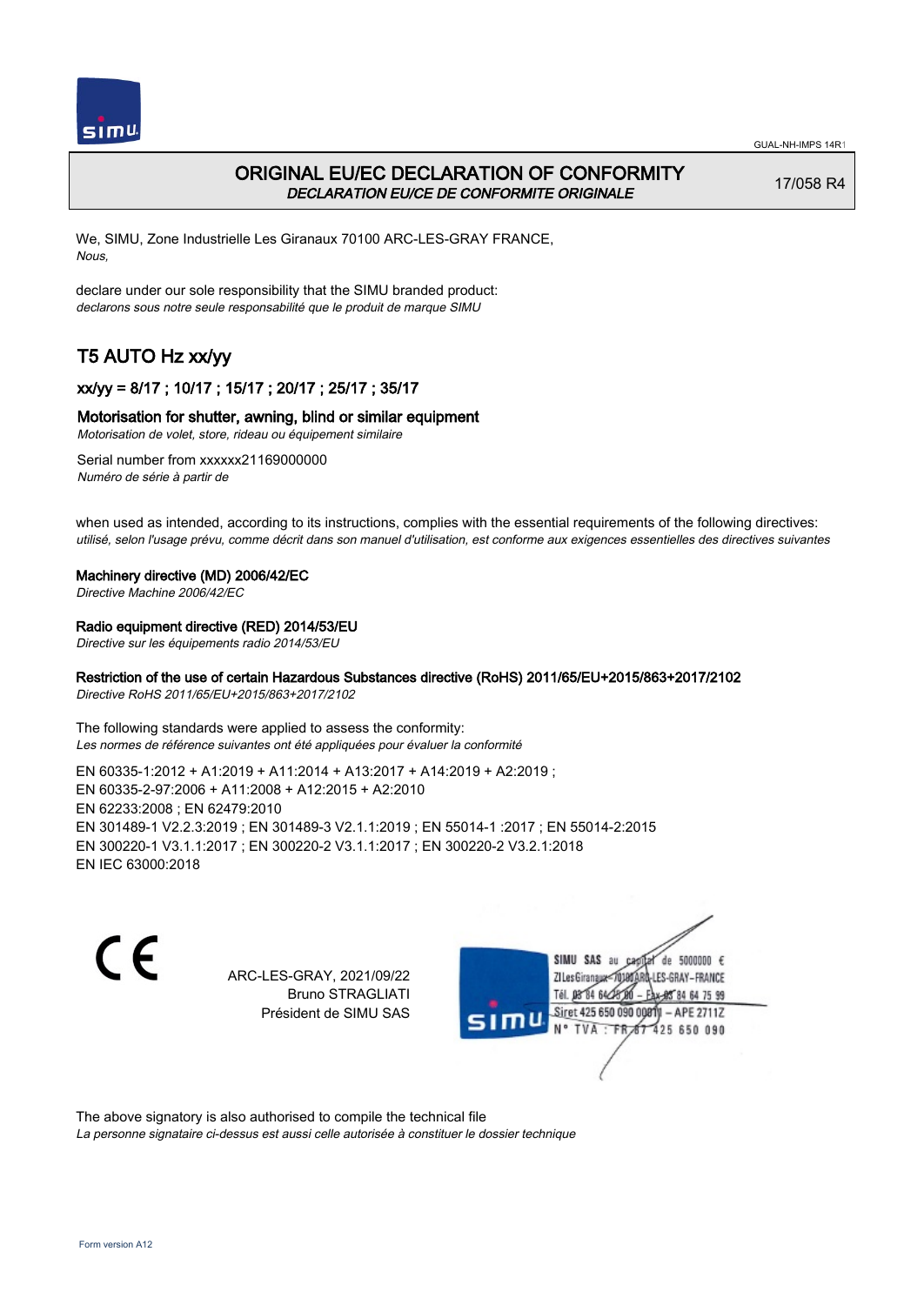

## ORIGINAL EU/EC DECLARATION OF CONFORMITY ORIGINAL EU/EG-KONFORMITÄTSERKLÄRUNG

17/058 R4

We, SIMU, Zone Industrielle Les Giranaux 70100 ARC-LES-GRAY FRANCE, Wir,

declare under our sole responsibility that the SIMU branded product: erklären unter unserer alleinigen Verantwortung, dass das mit der Marke SIMU versehene Produkt

# T5 AUTO Hz xx/yy

## xx/yy = 8/17 ; 10/17 ; 15/17 ; 20/17 ; 25/17 ; 35/17

## Motorisation for shutter, awning, blind or similar equipment

Motorisierung für Abschlüsse or ähnliche Ausrüstung

Serial number from xxxxxx21169000000 Seriennummer ab

when used as intended, according to its instructions, complies with the essential requirements of the following directives: den einschlägigen Bestimmungen der folgenden Richtlinien entspricht, wenn es nach den Anweisungen des Herstellers bestimmungsgemäß verwendet wird

## Machinery directive (MD) 2006/42/EC

Maschinenrichtlinie 2006/42/EC

## Radio equipment directive (RED) 2014/53/EU

Funkanlagen-Richtlinie 2014/53/EU

### Restriction of the use of certain Hazardous Substances directive (RoHS) 2011/65/EU+2015/863+2017/2102

RoHS-Richtlinie 2011/65/EU+2015/863+2017/2102

The following standards were applied to assess the conformity: Die Konformität wird durch die Einhaltung folgender Normen nachgewiesen

EN 60335‑1:2012 + A1:2019 + A11:2014 + A13:2017 + A14:2019 + A2:2019 ; EN 60335‑2‑97:2006 + A11:2008 + A12:2015 + A2:2010 EN 62233:2008 ; EN 62479:2010 EN 301489‑1 V2.2.3:2019 ; EN 301489‑3 V2.1.1:2019 ; EN 55014‑1 :2017 ; EN 55014‑2:2015 EN 300220‑1 V3.1.1:2017 ; EN 300220‑2 V3.1.1:2017 ; EN 300220‑2 V3.2.1:2018 EN IEC 63000:2018

C E

ARC-LES-GRAY, 2021/09/22 Bruno STRAGLIATI Président de SIMU SAS

SIMU SAS au de 5000000  $\epsilon$ ZI Les Giranaux-70180 LES-GRAY-FRANCE Tél. 08 84 64 24 64 75 99 Siret 425 650 090 0001) - APE 2711Z 425 650 090 **TVA:FR** 

The above signatory is also authorised to compile the technical file

Die oben genannte Person ist auch bevollmächtigt, die relevanten technischen Unterlagen zusammenzustellen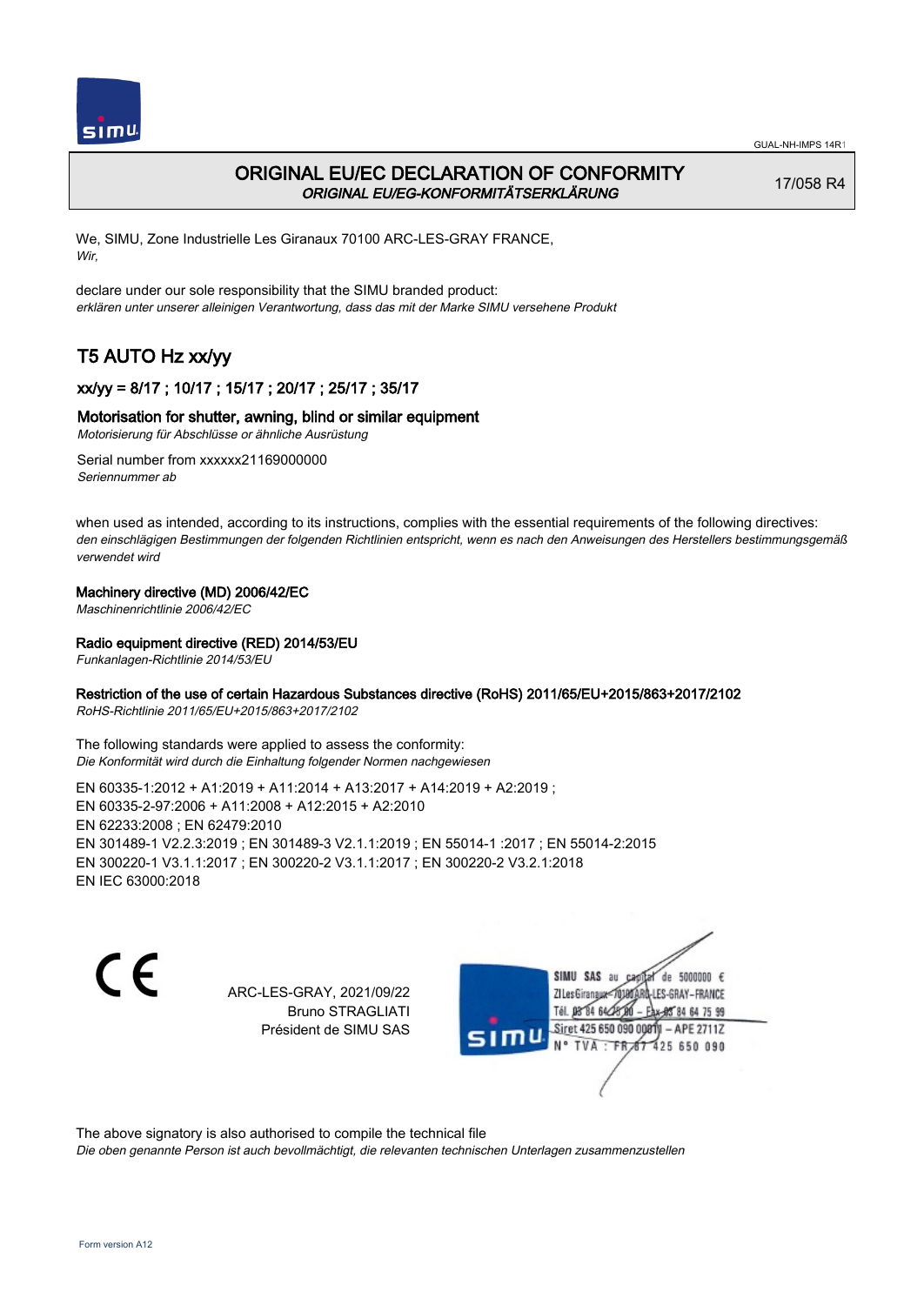



## ORIGINAL EU/EC DECLARATION OF CONFORMITY DECLARACIÓN UE/CE DE CONFORMIDAD ORIGINAL

17/058 R4

We, SIMU, Zone Industrielle Les Giranaux 70100 ARC-LES-GRAY FRANCE, Nosotros,

declare under our sole responsibility that the SIMU branded product: declaramos bajo nuestra única responsabilidad, que los productos de la marca SIMU

# T5 AUTO Hz xx/yy

## xx/yy = 8/17 ; 10/17 ; 15/17 ; 20/17 ; 25/17 ; 35/17

## Motorisation for shutter, awning, blind or similar equipment

Motorización de persiana, toldo, cortina o equipos similares

Serial number from xxxxxx21169000000 número de serie a partir de

when used as intended, according to its instructions, complies with the essential requirements of the following directives: cuando se utilizan según el uso previsto, de conformidad con sus instrucciones, cumplen con los requisitos esenciales de las siguientes directivas

### Machinery directive (MD) 2006/42/EC

Directiva "Máquinas" 2006/42/EC

### Radio equipment directive (RED) 2014/53/EU

Directiva equipos radioeléctricos 2014/53/EU

### Restriction of the use of certain Hazardous Substances directive (RoHS) 2011/65/EU+2015/863+2017/2102

Directiva RoHS 2011/65/EU+2015/863+2017/2102

The following standards were applied to assess the conformity: Las siguientes normas de referencia han sido aplicadas para evaluar la conformidad

EN 60335‑1:2012 + A1:2019 + A11:2014 + A13:2017 + A14:2019 + A2:2019 ; EN 60335‑2‑97:2006 + A11:2008 + A12:2015 + A2:2010 EN 62233:2008 ; EN 62479:2010 EN 301489‑1 V2.2.3:2019 ; EN 301489‑3 V2.1.1:2019 ; EN 55014‑1 :2017 ; EN 55014‑2:2015 EN 300220‑1 V3.1.1:2017 ; EN 300220‑2 V3.1.1:2017 ; EN 300220‑2 V3.2.1:2018 EN IEC 63000:2018

C E

ARC-LES-GRAY, 2021/09/22 Bruno STRAGLIATI Président de SIMU SAS

SIMU SAS au de 5000000  $\epsilon$ ZI Les Giranaux</r0180 LES-GRAY-FRANCE Tél. 08 84 64 24 64 75 99 Siret 425 650 090 008TV - APE 2711Z 425 650 090 TVA: FR

The above signatory is also authorised to compile the technical file

el firmante, anteriormente mencionado tambien esta facultado para elaborar el expediente tecnico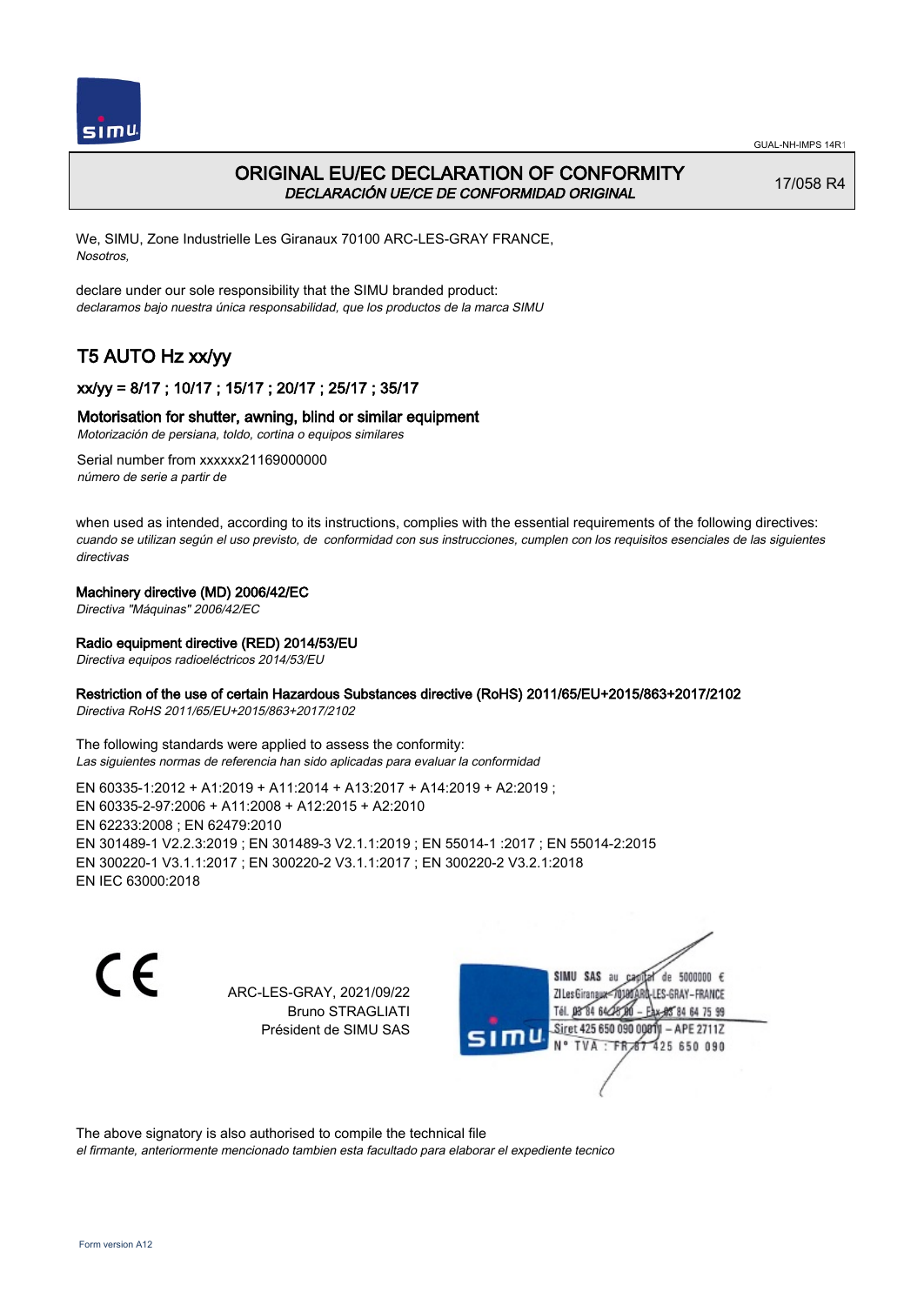

## ORIGINAL EU/EC DECLARATION OF CONFORMITY DICHIARAZIONE DI CONFORMITÀ UE/CE ORIGINALE

17/058 R4

We, SIMU, Zone Industrielle Les Giranaux 70100 ARC-LES-GRAY FRANCE, Noi,

declare under our sole responsibility that the SIMU branded product: dichiariamo sotto la nostra esclusiva responsabilità che l'appareccho di marca SIMU

# T5 AUTO Hz xx/yy

## xx/yy = 8/17 ; 10/17 ; 15/17 ; 20/17 ; 25/17 ; 35/17

### Motorisation for shutter, awning, blind or similar equipment

Motorizzazione di tapparella, persiana, tenda o apparecchiatura similare

Serial number from xxxxxx21169000000 Numero di serie a partire da

when used as intended, according to its instructions, complies with the essential requirements of the following directives: se utilizzato secondo l'uso previsto, come descritto nel suo manuale d'istruzioni, è conforme ai requisiti essenziali delle seguenti Direttive

### Machinery directive (MD) 2006/42/EC

Direttiva Macchine 2006/42/EC

### Radio equipment directive (RED) 2014/53/EU

Direttiva apparecchiature radio 2014/53/EU

### Restriction of the use of certain Hazardous Substances directive (RoHS) 2011/65/EU+2015/863+2017/2102

Direttiva RoHS 2011/65/EU+2015/863+2017/2102

The following standards were applied to assess the conformity: I seguenti standard di riferimento sono stati applicati per ottenere la conformità

EN 60335‑1:2012 + A1:2019 + A11:2014 + A13:2017 + A14:2019 + A2:2019 ; EN 60335‑2‑97:2006 + A11:2008 + A12:2015 + A2:2010 EN 62233:2008 ; EN 62479:2010 EN 301489‑1 V2.2.3:2019 ; EN 301489‑3 V2.1.1:2019 ; EN 55014‑1 :2017 ; EN 55014‑2:2015 EN 300220‑1 V3.1.1:2017 ; EN 300220‑2 V3.1.1:2017 ; EN 300220‑2 V3.2.1:2018 EN IEC 63000:2018

 $\epsilon$ 

ARC-LES-GRAY, 2021/09/22 Bruno STRAGLIATI Président de SIMU SAS



The above signatory is also authorised to compile the technical file Il firmatario è inoltre autorizzato a costituire il fascicolo tecnico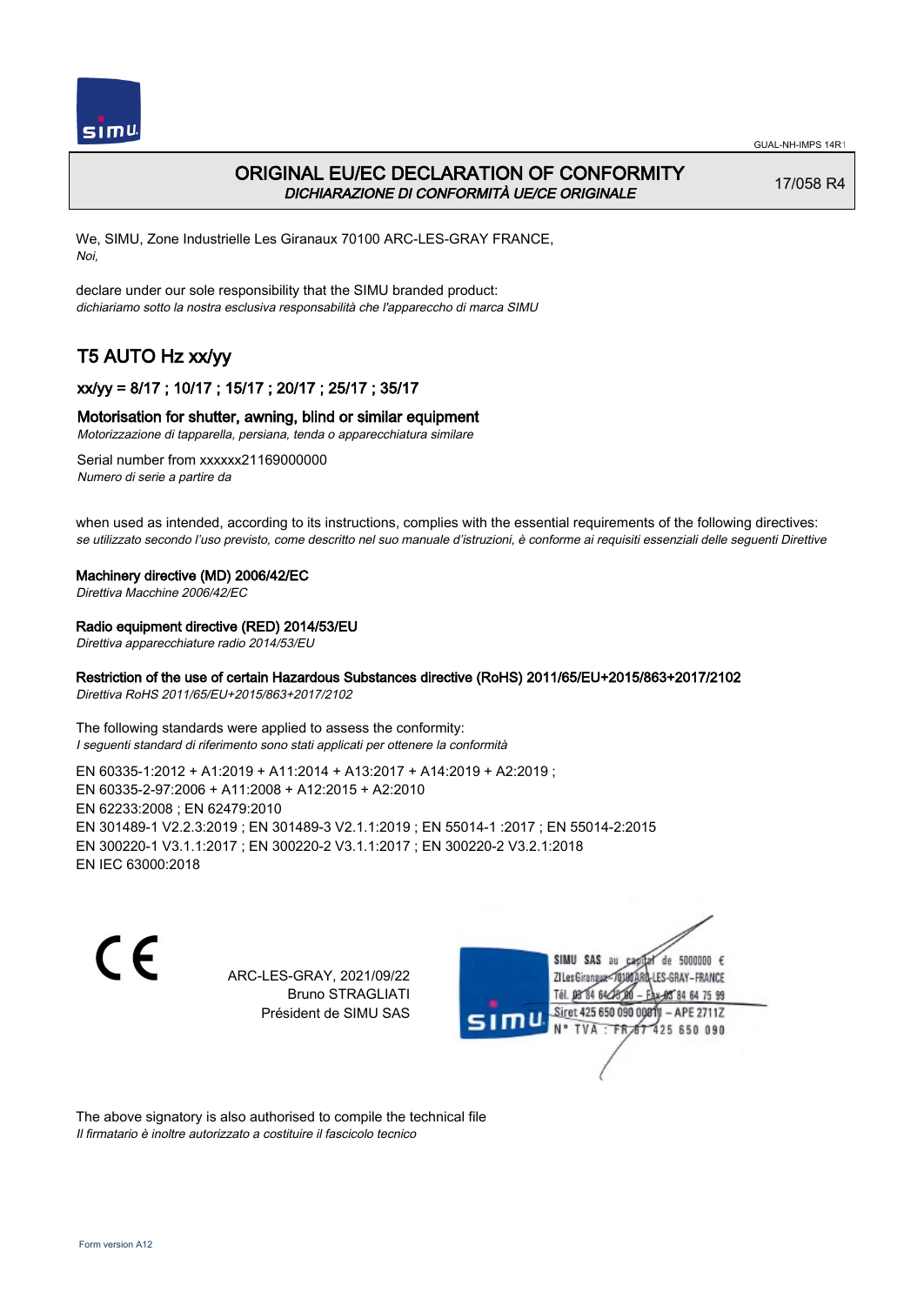



## ORIGINAL EU/EC DECLARATION OF CONFORMITY ОРИГИНАЛНА EU/EC ДЕКЛАРАЦИЯ ЗА СЪОТВЕТСТВИЕ

17/058 R4

We, SIMU, Zone Industrielle Les Giranaux 70100 ARC-LES-GRAY FRANCE, Ние,

declare under our sole responsibility that the SIMU branded product: декларираме на своя лична отговорност, че продукт с търговска марка SIMU

# T5 AUTO Hz xx/yy

## xx/yy = 8/17 ; 10/17 ; 15/17 ; 20/17 ; 25/17 ; 35/17

### Motorisation for shutter, awning, blind or similar equipment

Моторизация за ролетни щори, сенници или други подобни засенчващи изделия

Serial number from xxxxxx21169000000 сериен номер от

when used as intended, according to its instructions, complies with the essential requirements of the following directives: когато се използва съобразно предназначението си и в съответствие с инструкциите е в съответствие с основните изисквания на следните директиви

### Machinery directive (MD) 2006/42/EC

Машинна директива 2006/42/EC

### Radio equipment directive (RED) 2014/53/EU

Директива за радио оборудване 2014/53/EU

### Restriction of the use of certain Hazardous Substances directive (RoHS) 2011/65/EU+2015/863+2017/2102

RoHS Директива относно ограничението на употребата на определени опасни вещества в електрическото и електронното оборудване 2011/65/EU+2015/863+2017/2102

The following standards were applied to assess the conformity: Следните референтни стандарти са приложени за оценяване на съответствието

EN 60335‑1:2012 + A1:2019 + A11:2014 + A13:2017 + A14:2019 + A2:2019 ; EN 60335‑2‑97:2006 + A11:2008 + A12:2015 + A2:2010 EN 62233:2008 ; EN 62479:2010 EN 301489‑1 V2.2.3:2019 ; EN 301489‑3 V2.1.1:2019 ; EN 55014‑1 :2017 ; EN 55014‑2:2015 EN 300220‑1 V3.1.1:2017 ; EN 300220‑2 V3.1.1:2017 ; EN 300220‑2 V3.2.1:2018 EN IEC 63000:2018

C E

ARC-LES-GRAY, 2021/09/22 Bruno STRAGLIATI Président de SIMU SAS



The above signatory is also authorised to compile the technical file Гоеподписващия също е упълномощен да съставя техническо досие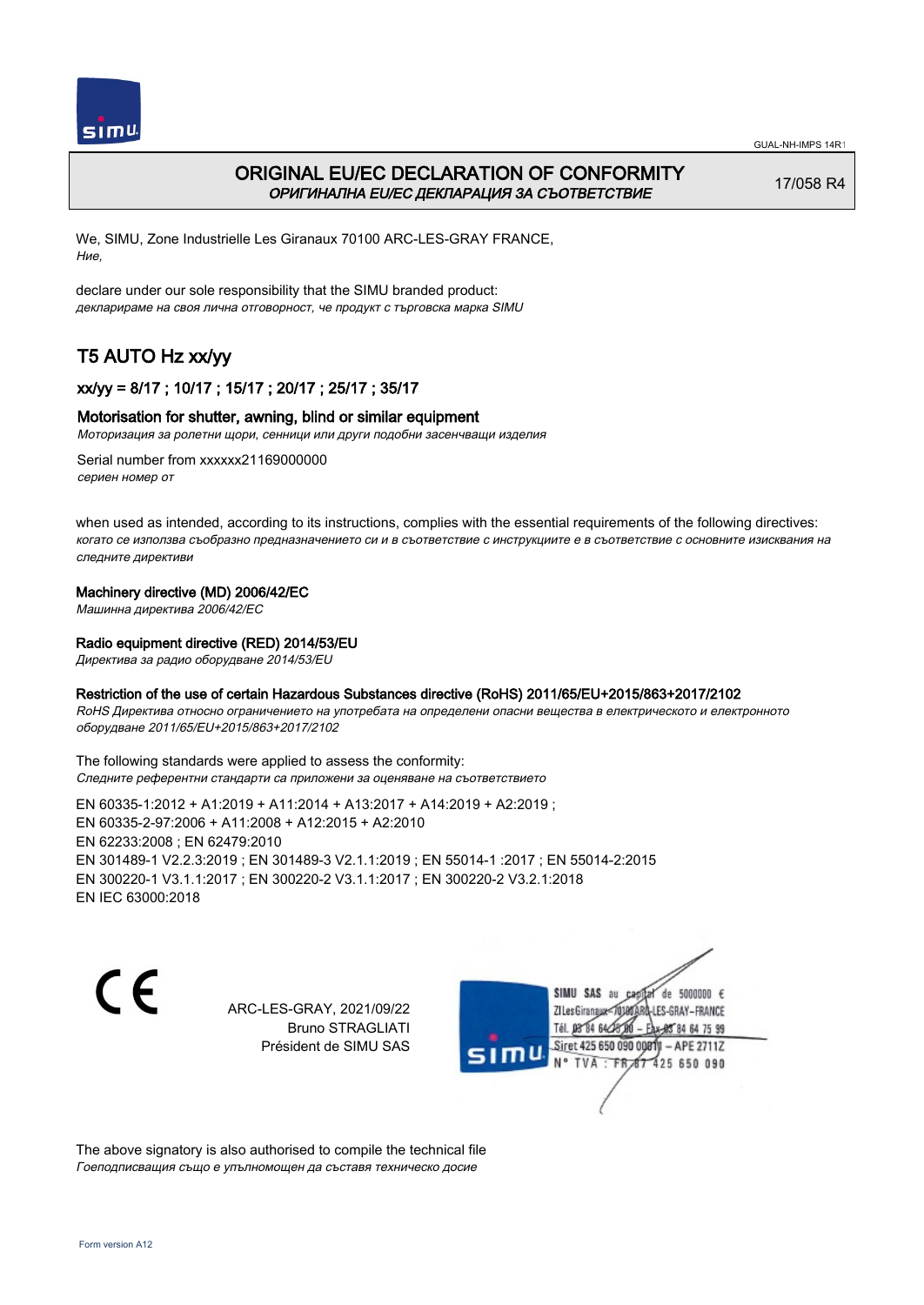

## ORIGINAL EU/EC DECLARATION OF CONFORMITY ORIGINÁLNÍ EU/ES PROHLÁŠENÍ O SHODĚ

17/058 R4

We, SIMU, Zone Industrielle Les Giranaux 70100 ARC-LES-GRAY FRANCE, My,

declare under our sole responsibility that the SIMU branded product: prohlašujeme na svou výlučnou odpovědnost, že výrobek značky SIMU

# T5 AUTO Hz xx/yy

## xx/yy = 8/17 ; 10/17 ; 15/17 ; 20/17 ; 25/17 ; 35/17

## Motorisation for shutter, awning, blind or similar equipment

Pohon pro rolety, markýzy, clony nebo podobná zařízení

Serial number from xxxxxx21169000000 Sériové číslo od

when used as intended, according to its instructions, complies with the essential requirements of the following directives: pokud je používán v souladu s účelem použití a s návodem, splňuje základní požadavky těchto směrnic

### Machinery directive (MD) 2006/42/EC

Směrnice o strojních zařízeních 2006/42/EC

### Radio equipment directive (RED) 2014/53/EU

Směrnice o dodávání rádiových zařízení na trh 2014/53/EU

### Restriction of the use of certain Hazardous Substances directive (RoHS) 2011/65/EU+2015/863+2017/2102

Směrnice o omezení používání některých nebezpečných látek v elektrických a elektronických zařízeních 2011/65/EU+2015/863+2017/2102

The following standards were applied to assess the conformity: Pro posouzení shody byly použity následující normy

EN 60335‑1:2012 + A1:2019 + A11:2014 + A13:2017 + A14:2019 + A2:2019 ; EN 60335‑2‑97:2006 + A11:2008 + A12:2015 + A2:2010 EN 62233:2008 ; EN 62479:2010 EN 301489‑1 V2.2.3:2019 ; EN 301489‑3 V2.1.1:2019 ; EN 55014‑1 :2017 ; EN 55014‑2:2015 EN 300220‑1 V3.1.1:2017 ; EN 300220‑2 V3.1.1:2017 ; EN 300220‑2 V3.2.1:2018 EN IEC 63000:2018

 $\epsilon$ 

ARC-LES-GRAY, 2021/09/22 Bruno STRAGLIATI Président de SIMU SAS



The above signatory is also authorised to compile the technical file Výše uvedená osoba je také osoba pověřená sestavením technické dokumentace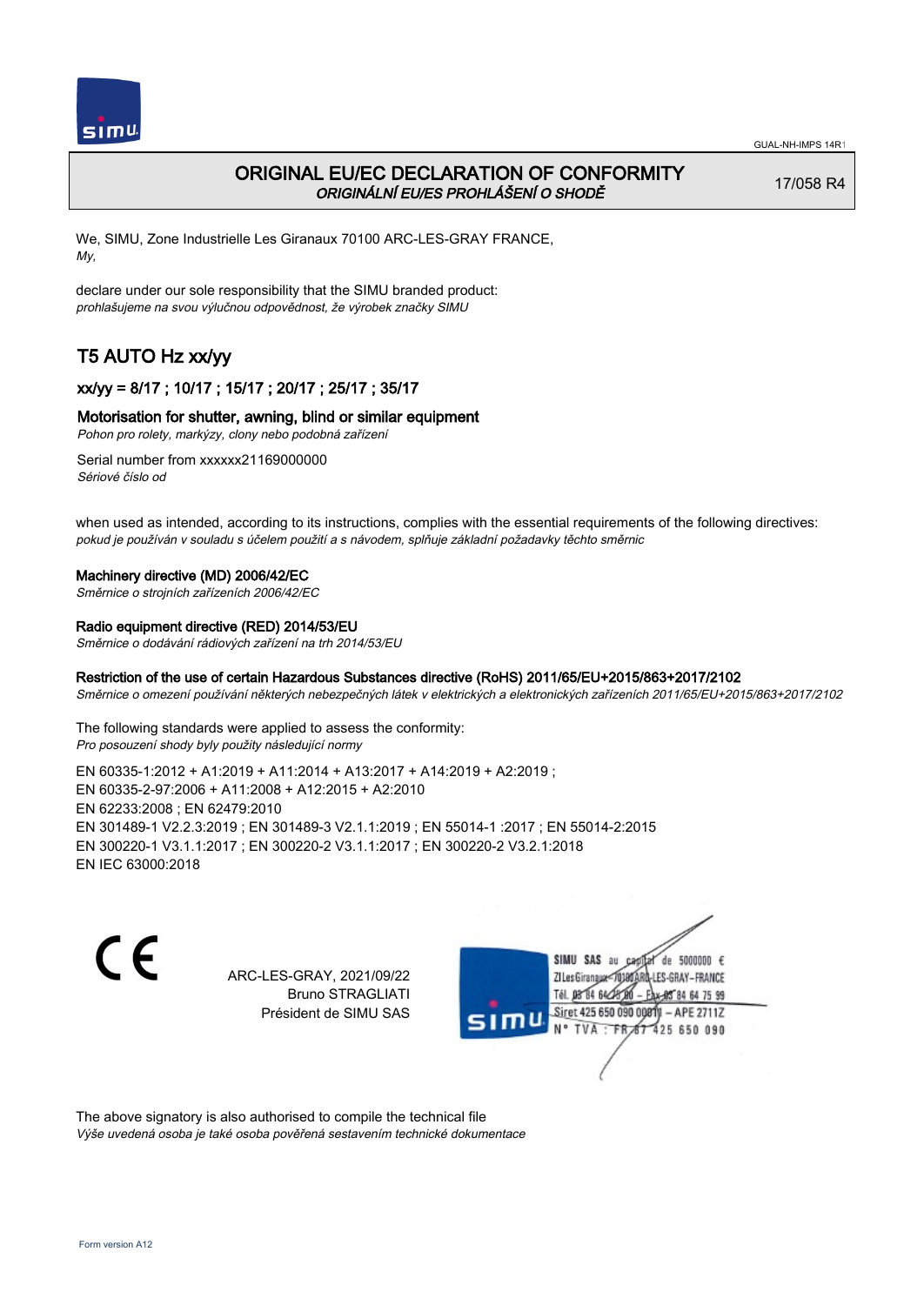



## ORIGINAL EU/EC DECLARATION OF CONFORMITY ORIGINAL EU/EF-OVERENSSTEMMELSESERKLÆRING

17/058 R4

We, SIMU, Zone Industrielle Les Giranaux 70100 ARC-LES-GRAY FRANCE, Vi,

declare under our sole responsibility that the SIMU branded product: erklærer som eneansvarlige, at SIMU mærkede produkter

# T5 AUTO Hz xx/yy

## xx/yy = 8/17 ; 10/17 ; 15/17 ; 20/17 ; 25/17 ; 35/17

## Motorisation for shutter, awning, blind or similar equipment

Motorisering af gitre, markiser, persienner eller lign. udstyr

Serial number from xxxxxx21169000000 serienummer fra

when used as intended, according to its instructions, complies with the essential requirements of the following directives: når det anvendes efter hensigten, efter dennes instrukser, overholder kravene i følgende direktiver

### Machinery directive (MD) 2006/42/EC

Maskindirektivet 2006/42/EC

### Radio equipment directive (RED) 2014/53/EU

Radioudstyrsdirektivet 2014/53/EU

### Restriction of the use of certain Hazardous Substances directive (RoHS) 2011/65/EU+2015/863+2017/2102

RoHS direktiv 2011/65/EU+2015/863+2017/2102

The following standards were applied to assess the conformity: Referencestandarderne der følger blev anvendt til at vurdere overholdelsen

EN 60335‑1:2012 + A1:2019 + A11:2014 + A13:2017 + A14:2019 + A2:2019 ; EN 60335‑2‑97:2006 + A11:2008 + A12:2015 + A2:2010 EN 62233:2008 ; EN 62479:2010 EN 301489‑1 V2.2.3:2019 ; EN 301489‑3 V2.1.1:2019 ; EN 55014‑1 :2017 ; EN 55014‑2:2015 EN 300220‑1 V3.1.1:2017 ; EN 300220‑2 V3.1.1:2017 ; EN 300220‑2 V3.2.1:2018 EN IEC 63000:2018

 $\epsilon$ 

ARC-LES-GRAY, 2021/09/22 Bruno STRAGLIATI Président de SIMU SAS



The above signatory is also authorised to compile the technical file Personen nævnt ovenfor er også godkendt til at udarbejde det tekniske dossier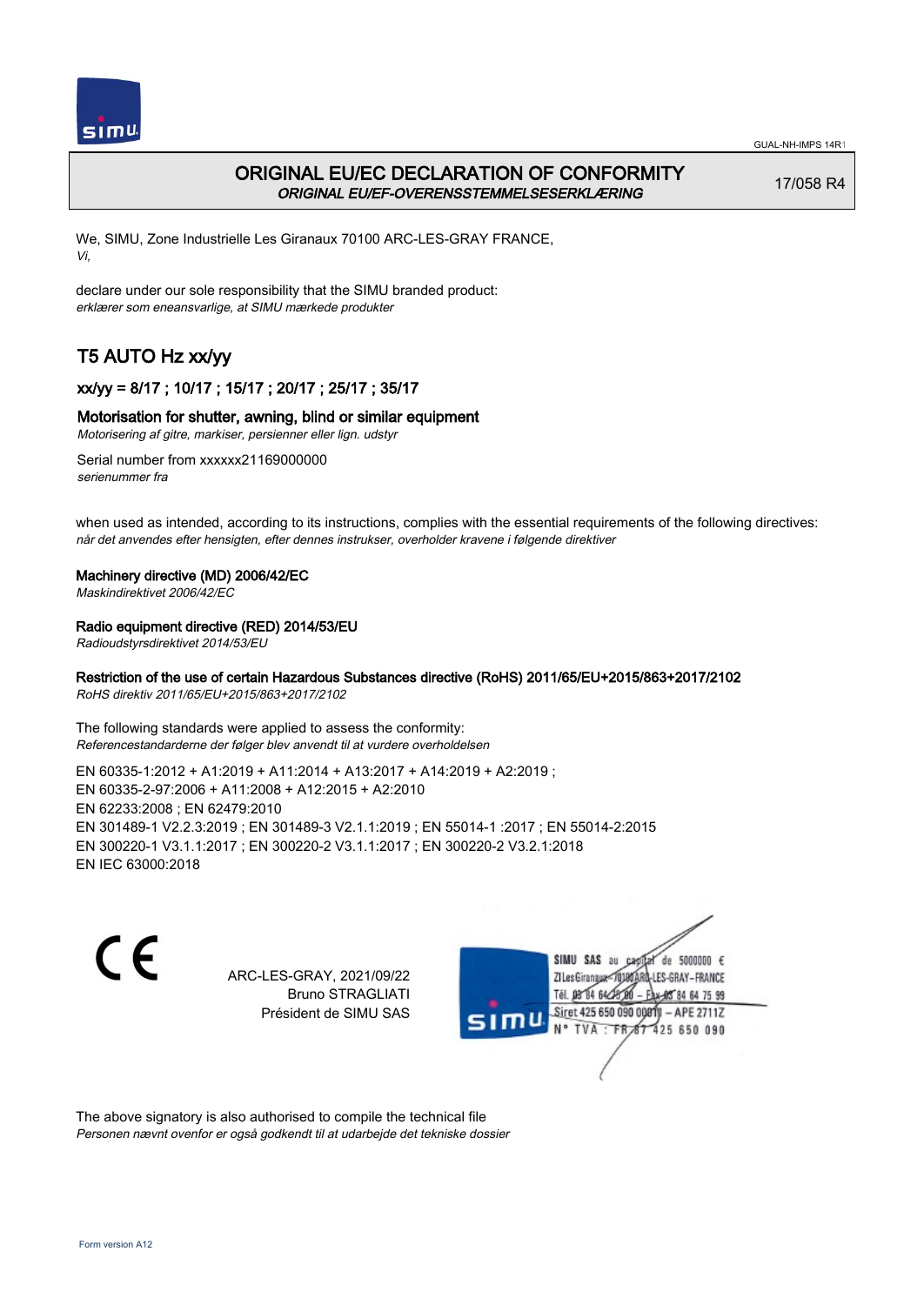

## ORIGINAL EU/EC DECLARATION OF CONFORMITY EL/EK VASTAVUSDEKLARATSIOON

17/058 R4

We, SIMU, Zone Industrielle Les Giranaux 70100 ARC-LES-GRAY FRANCE, Meie,

declare under our sole responsibility that the SIMU branded product: kinnitame kogu vastutusega, et SIMU kaubamärgiga tooted

# T5 AUTO Hz xx/yy

### xx/yy = 8/17 ; 10/17 ; 15/17 ; 20/17 ; 25/17 ; 35/17

#### Motorisation for shutter, awning, blind or similar equipment

Aknaluukide, varikatuste, aknakardinate või sarnaste seadmete motoriseerimine

Serial number from xxxxxx21169000000 Seerianumber alates

when used as intended, according to its instructions, complies with the essential requirements of the following directives: kui kasutatakse eesmärgipäraselt ja juhiste kohaselt, vastavad käesoleva direktiivi põhinõuetele

#### Machinery directive (MD) 2006/42/EC

Masinate direktiiv 2006/42/EC

## Radio equipment directive (RED) 2014/53/EU

Direktiiv raadioseadmete turul kättesaadavuse kohta 2014/53/EU

### Restriction of the use of certain Hazardous Substances directive (RoHS) 2011/65/EU+2015/863+2017/2102

RoHs direktiiv ohtlike ainete kasutamise piirangute kohta elektri- ja elektroonikaseadmetes 2011/65/EU+2015/863+2017/2102

The following standards were applied to assess the conformity: Vastavusdeklaratsiooni hindamiseks kasutatakse järgmisi standardeid

EN 60335‑1:2012 + A1:2019 + A11:2014 + A13:2017 + A14:2019 + A2:2019 ; EN 60335‑2‑97:2006 + A11:2008 + A12:2015 + A2:2010 EN 62233:2008 ; EN 62479:2010 EN 301489‑1 V2.2.3:2019 ; EN 301489‑3 V2.1.1:2019 ; EN 55014‑1 :2017 ; EN 55014‑2:2015 EN 300220‑1 V3.1.1:2017 ; EN 300220‑2 V3.1.1:2017 ; EN 300220‑2 V3.2.1:2018 EN IEC 63000:2018

 $\epsilon$ 

ARC-LES-GRAY, 2021/09/22 Bruno STRAGLIATI Président de SIMU SAS



The above signatory is also authorised to compile the technical file Eelpool nimetatud isik on volitatud koostama tehnilist dokumentatsiooni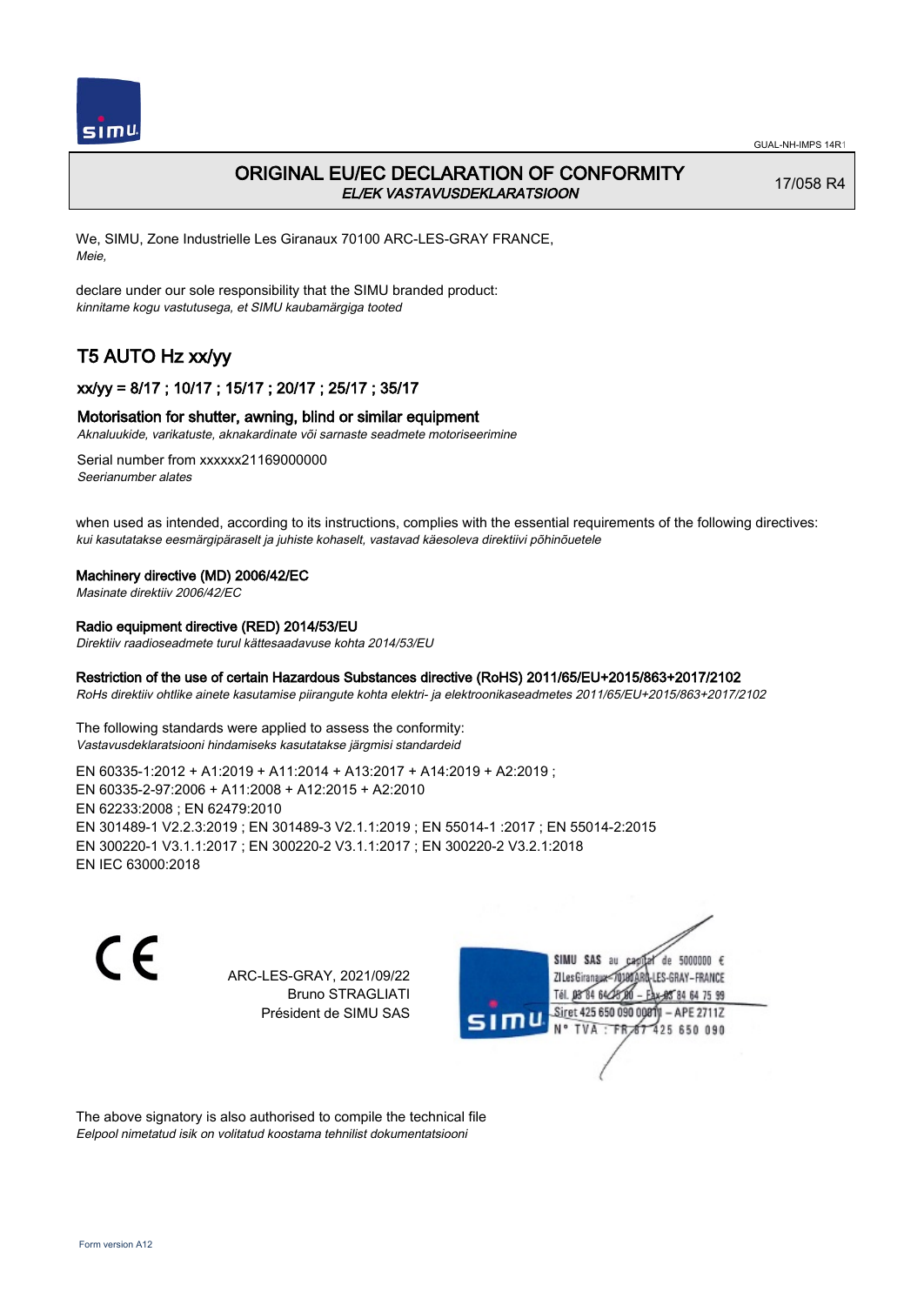

## ORIGINAL EU/EC DECLARATION OF CONFORMITY ALKUPERÄISET EU/EY-VAATIMUSTENMUKAISUUSVAKUUTUS

17/058 R4

We, SIMU, Zone Industrielle Les Giranaux 70100 ARC-LES-GRAY FRANCE, Me,

declare under our sole responsibility that the SIMU branded product: vakuutamme omalla vastuullamme, että SIMU merkkituote

# T5 AUTO Hz xx/yy

## xx/yy = 8/17 ; 10/17 ; 15/17 ; 20/17 ; 25/17 ; 35/17

## Motorisation for shutter, awning, blind or similar equipment

Sälerullainten, markiisien, kaihtimien tai vastaavien motorisointi

Serial number from xxxxxx21169000000 sarianumerot

when used as intended, according to its instructions, complies with the essential requirements of the following directives: kun käytettynä oikein ja sen ohjeiden mukaan, noudattaa seuraavien direktiivien olennaisia vaatimuksia

### Machinery directive (MD) 2006/42/EC

Konedirektiivin 2006/42/EC

### Radio equipment directive (RED) 2014/53/EU

Radiolaitteiden direktiivin 2014/53/EU

### Restriction of the use of certain Hazardous Substances directive (RoHS) 2011/65/EU+2015/863+2017/2102

RoHS direktiivin 2011/65/EU+2015/863+2017/2102

The following standards were applied to assess the conformity: Seuraavia viitestandardeja sovellettiin vaatimustenmukaisuusvakuutusta arvioitaessa

EN 60335‑1:2012 + A1:2019 + A11:2014 + A13:2017 + A14:2019 + A2:2019 ; EN 60335‑2‑97:2006 + A11:2008 + A12:2015 + A2:2010 EN 62233:2008 ; EN 62479:2010 EN 301489‑1 V2.2.3:2019 ; EN 301489‑3 V2.1.1:2019 ; EN 55014‑1 :2017 ; EN 55014‑2:2015 EN 300220‑1 V3.1.1:2017 ; EN 300220‑2 V3.1.1:2017 ; EN 300220‑2 V3.2.1:2018 EN IEC 63000:2018

 $\epsilon$ 

ARC-LES-GRAY, 2021/09/22 Bruno STRAGLIATI Président de SIMU SAS



The above signatory is also authorised to compile the technical file Yllä allekirjoittaja on myös valtuutettu kokoamaan teknisten tiedostojen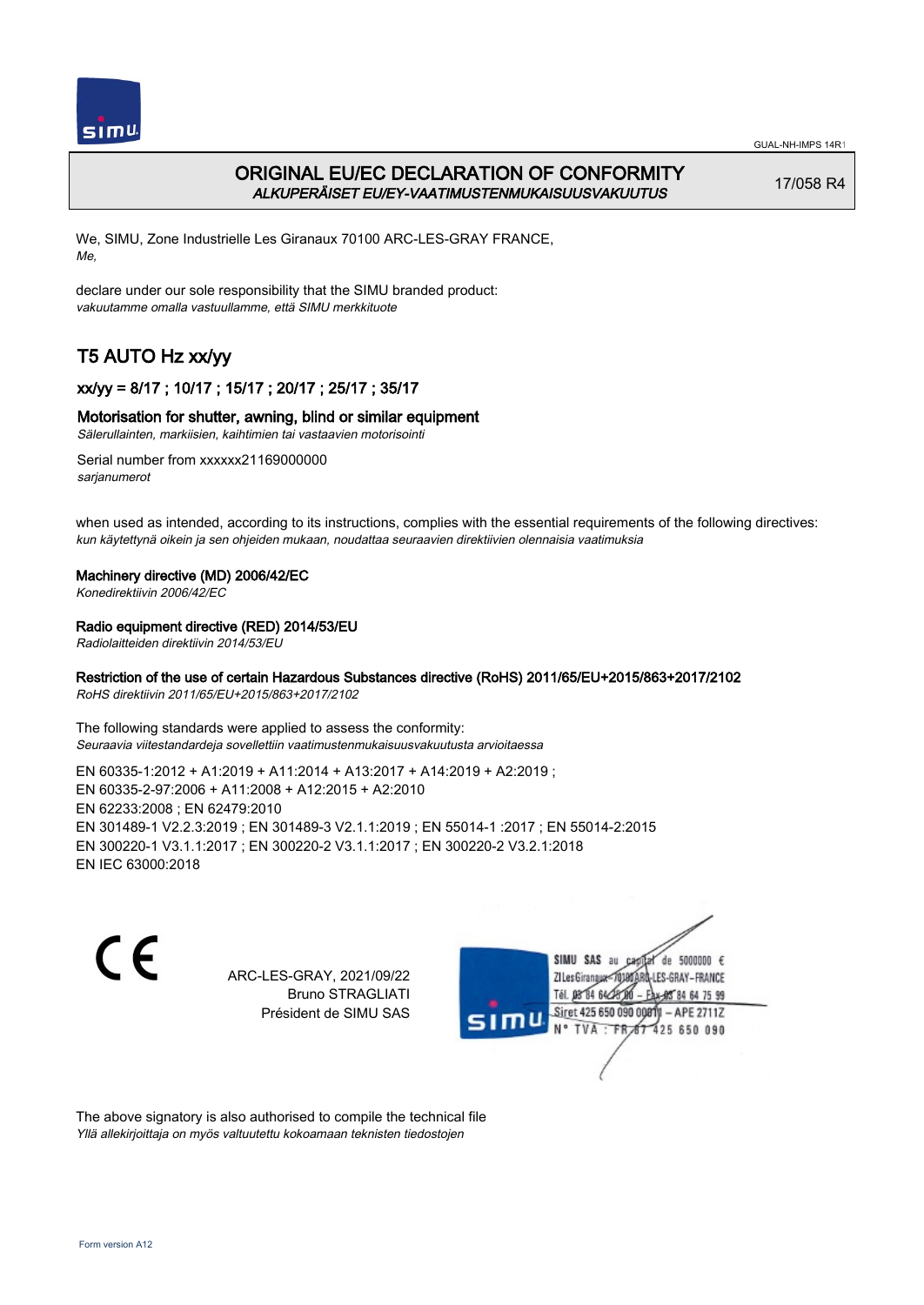

## ORIGINAL EU/EC DECLARATION OF CONFORMITY ΠΡΩΤΟΤΥΠΟ ΔΗΛΩΣΗ ΣΥΜΜΟΡΦΩΣΗΣ ΕΕ/EK

17/058 R4

We, SIMU, Zone Industrielle Les Giranaux 70100 ARC-LES-GRAY FRANCE, εμείς,

declare under our sole responsibility that the SIMU branded product: Δηλώνουμε αναλαμβάνοντας την αποκλειστική ευθύνη ότι το επώνυμο προϊόν SIMU

# T5 AUTO Hz xx/yy

## xx/yy = 8/17 ; 10/17 ; 15/17 ; 20/17 ; 25/17 ; 35/17

### Motorisation for shutter, awning, blind or similar equipment

Μηχανοκίνηση για ρολα,τέντες,στόρια ή παρόμοιο εξοπλισμό

Serial number from xxxxxx21169000000 σειριακό αριθμό από

when used as intended, according to its instructions, complies with the essential requirements of the following directives: όταν χρησιμοποιείται όπως έχει προβλεφθεί, σύμφωνα με τις οδηγίες του, συμφωνεί με τις βασικές απαιτήσεις των ακόλουθων οδηγιών

#### Machinery directive (MD) 2006/42/EC

Οδηγία περι μηχανικού εξοπλισμού 2006/42/EC

#### Radio equipment directive (RED) 2014/53/EU

Οδηγία ραδιοεξοπλισμού 2014/53/EU

### Restriction of the use of certain Hazardous Substances directive (RoHS) 2011/65/EU+2015/863+2017/2102

Οδηγίας RoHS 2011/65/EU+2015/863+2017/2102

The following standards were applied to assess the conformity: Τα πρότυπα αναφοράς που ακολουθούν εφαρμόστηκαν με σκοπό την αξιολόγηση της συμμόρφωσης

EN 60335‑1:2012 + A1:2019 + A11:2014 + A13:2017 + A14:2019 + A2:2019 ; EN 60335‑2‑97:2006 + A11:2008 + A12:2015 + A2:2010 EN 62233:2008 ; EN 62479:2010 EN 301489‑1 V2.2.3:2019 ; EN 301489‑3 V2.1.1:2019 ; EN 55014‑1 :2017 ; EN 55014‑2:2015 EN 300220‑1 V3.1.1:2017 ; EN 300220‑2 V3.1.1:2017 ; EN 300220‑2 V3.2.1:2018 EN IEC 63000:2018

C F

ARC-LES-GRAY, 2021/09/22 Bruno STRAGLIATI Président de SIMU SAS



The above signatory is also authorised to compile the technical file

Το πρόσωπο που αναφέρεται παραπάνω είναι επίσης εξουσιοδοτημένο να καταρτίσει τον τεχνικό φάκελο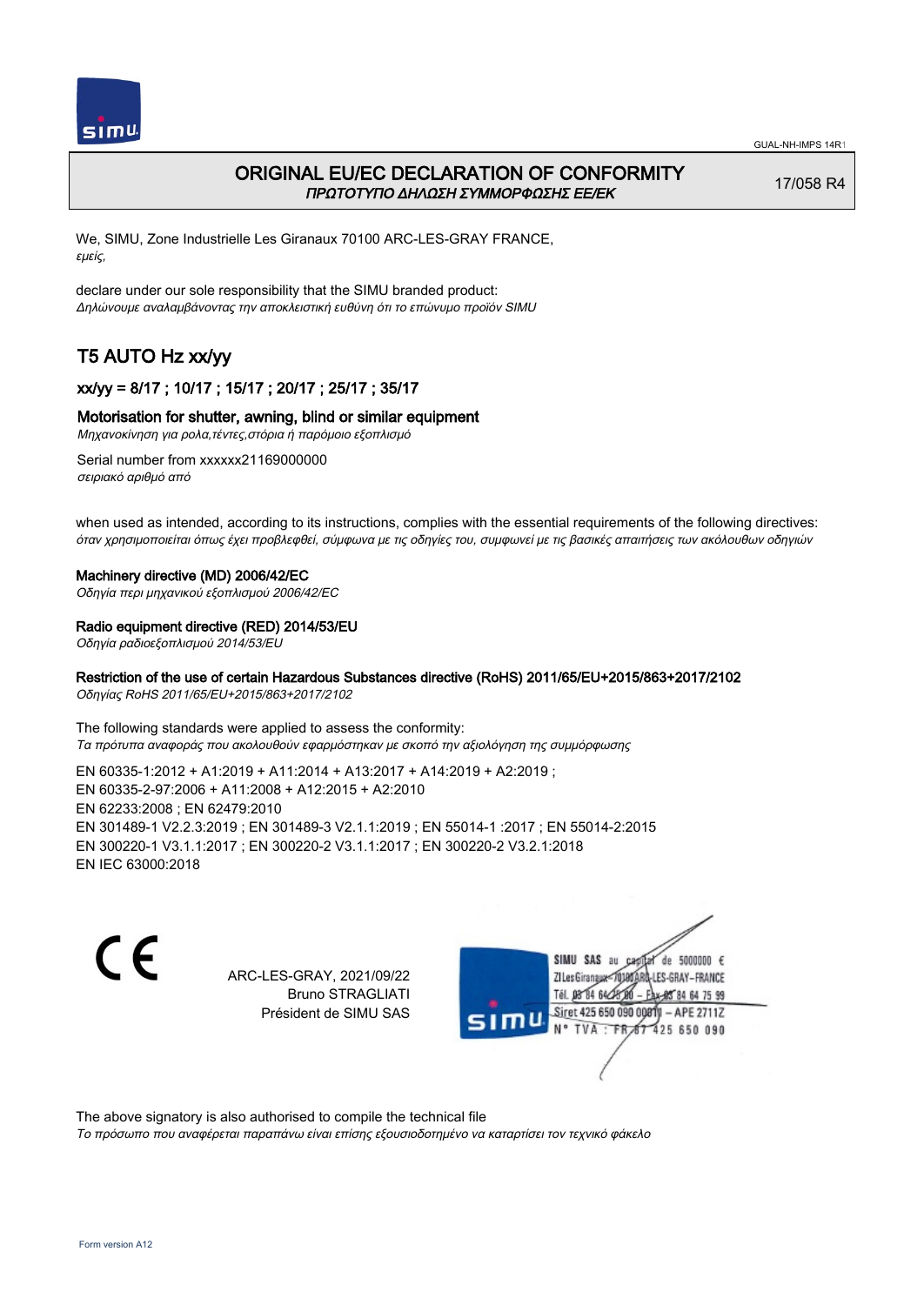

## ORIGINAL EU/EC DECLARATION OF CONFORMITY ORGINALNA EU/EC DEKLARACIJA O USKLAĐENOSTI

17/058 R4

We, SIMU, Zone Industrielle Les Giranaux 70100 ARC-LES-GRAY FRANCE, Mi,

declare under our sole responsibility that the SIMU branded product: izjavljujemo pod punom odgovornošču da je proizvod marke SIMU

# T5 AUTO Hz xx/yy

## xx/yy = 8/17 ; 10/17 ; 15/17 ; 20/17 ; 25/17 ; 35/17

## Motorisation for shutter, awning, blind or similar equipment

Motorizacija za rolete,tende,sjenila ili slične opreme

Serial number from xxxxxx21169000000 Serijski broj iz

when used as intended, according to its instructions, complies with the essential requirements of the following directives: ako se upotrebljava prema namjeni, prema važećim uputama, usklađen sa prijeko potrebnim zahtijevima slijedećih direktiva

### Machinery directive (MD) 2006/42/EC

Direktiva o strojevima 2006/42/EC

### Radio equipment directive (RED) 2014/53/EU

Direktiva za radijsku opremu 2014/53/EU

### Restriction of the use of certain Hazardous Substances directive (RoHS) 2011/65/EU+2015/863+2017/2102

Direktiva RoHS 2011/65/EU+2015/863+2017/2102

The following standards were applied to assess the conformity: Slijedeće reference standarda se primjenjuju da se odredi usklađenost

EN 60335‑1:2012 + A1:2019 + A11:2014 + A13:2017 + A14:2019 + A2:2019 ; EN 60335‑2‑97:2006 + A11:2008 + A12:2015 + A2:2010 EN 62233:2008 ; EN 62479:2010 EN 301489‑1 V2.2.3:2019 ; EN 301489‑3 V2.1.1:2019 ; EN 55014‑1 :2017 ; EN 55014‑2:2015 EN 300220‑1 V3.1.1:2017 ; EN 300220‑2 V3.1.1:2017 ; EN 300220‑2 V3.2.1:2018 EN IEC 63000:2018

 $\epsilon$ 

ARC-LES-GRAY, 2021/09/22 Bruno STRAGLIATI Président de SIMU SAS



The above signatory is also authorised to compile the technical file Gore navedeni potpisnik također je ovlašten za sastavljanje tehničkog dokumenta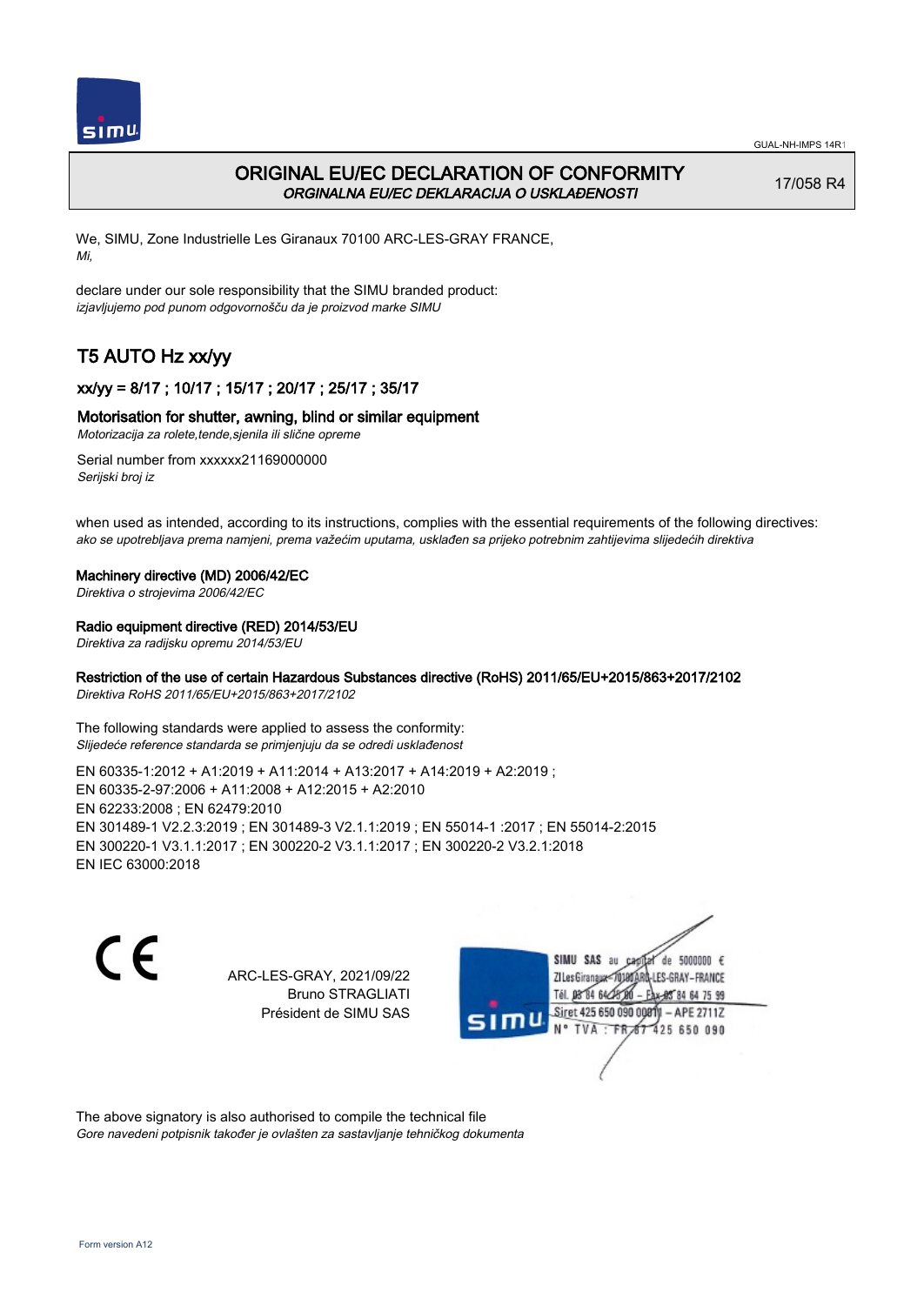

## ORIGINAL EU/EC DECLARATION OF CONFORMITY Eredeti EU/CE Megfelelőségi Nyilatkozat

17/058 R4

We, SIMU, Zone Industrielle Les Giranaux 70100 ARC-LES-GRAY FRANCE, Alulírott,

declare under our sole responsibility that the SIMU branded product: felelősségünk teljes tudatában kijelentjük, hogy a szóban forgó SIMU termék

# T5 AUTO Hz xx/yy

## xx/yy = 8/17 ; 10/17 ; 15/17 ; 20/17 ; 25/17 ; 35/17

### Motorisation for shutter, awning, blind or similar equipment

Redőny, napellenző vagy hasonlószerkezetek motorizálása

Serial number from xxxxxx21169000000 Sorozatszámtól

when used as intended, according to its instructions, complies with the essential requirements of the following directives: megfelel, az alábbi irányelvekben megfogalmazott alapvető követelményeknek

#### Machinery directive (MD) 2006/42/EC

Gépekre vonatkozó irányelv 2006/42/EC

#### Radio equipment directive (RED) 2014/53/EU

A rádióberendezésekről szóló irányelv 2014/53/EU

### Restriction of the use of certain Hazardous Substances directive (RoHS) 2011/65/EU+2015/863+2017/2102

RoHS irányelv 2011/65/EU+2015/863+2017/2102

The following standards were applied to assess the conformity: A megfelelőség biztosításának érdekében az alábbi szabványok kerültek alkalmazásra

EN 60335‑1:2012 + A1:2019 + A11:2014 + A13:2017 + A14:2019 + A2:2019 ; EN 60335‑2‑97:2006 + A11:2008 + A12:2015 + A2:2010 EN 62233:2008 ; EN 62479:2010 EN 301489‑1 V2.2.3:2019 ; EN 301489‑3 V2.1.1:2019 ; EN 55014‑1 :2017 ; EN 55014‑2:2015 EN 300220‑1 V3.1.1:2017 ; EN 300220‑2 V3.1.1:2017 ; EN 300220‑2 V3.2.1:2018 EN IEC 63000:2018

C F

ARC-LES-GRAY, 2021/09/22 Bruno STRAGLIATI Président de SIMU SAS



The above signatory is also authorised to compile the technical file A fent említett aláíró is jogosult a műszaki dokumentáció összeállítására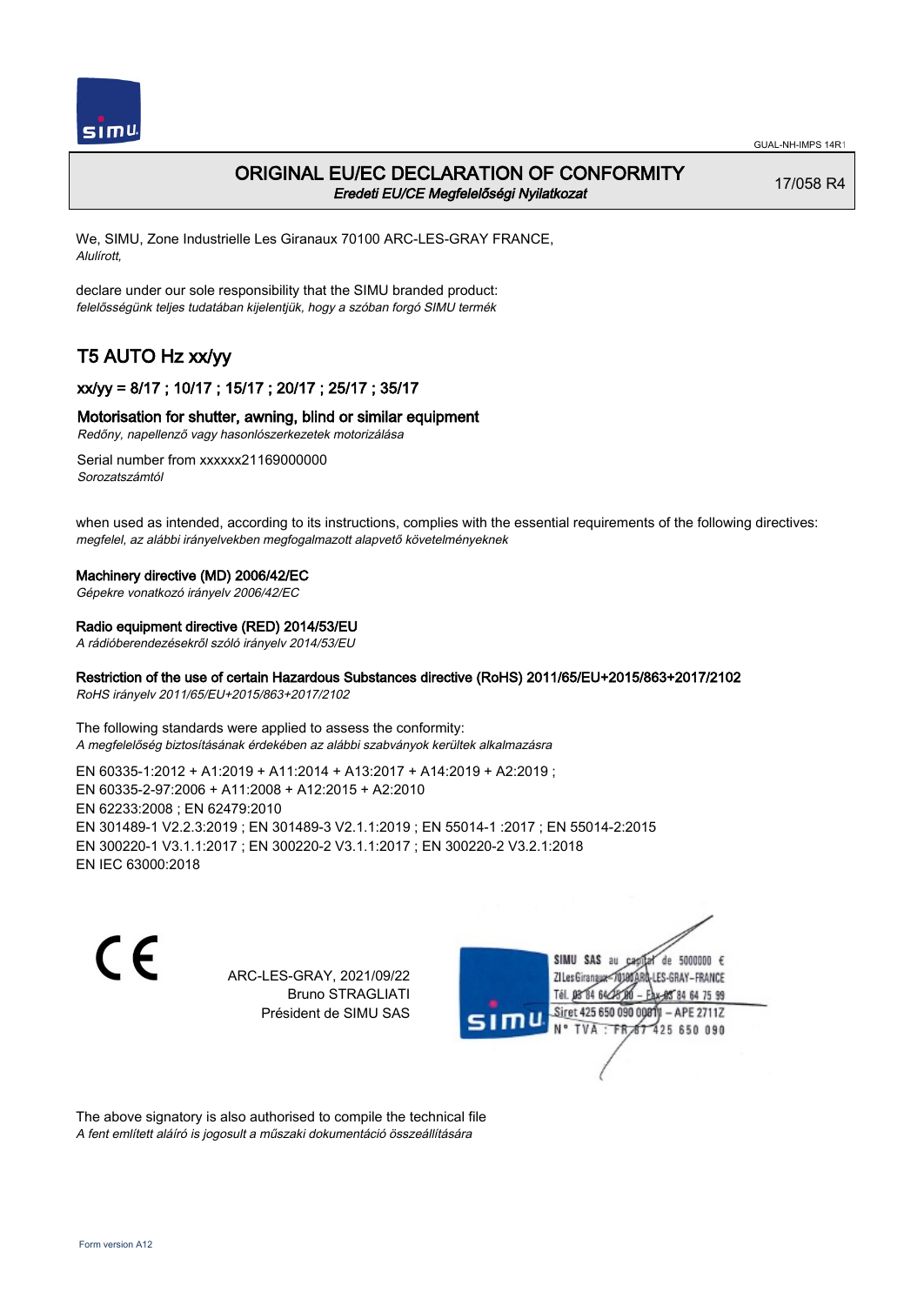

## ORIGINAL EU/EC DECLARATION OF CONFORMITY ORIGINALI ES/EB ATITIKTIES DEKLARACIJA

17/058 R4

We, SIMU, Zone Industrielle Les Giranaux 70100 ARC-LES-GRAY FRANCE, Mes,

declare under our sole responsibility that the SIMU branded product: atsakingai deklaruojame, kad SIMU kompanijos produktas

# T5 AUTO Hz xx/yy

## xx/yy = 8/17 ; 10/17 ; 15/17 ; 20/17 ; 25/17 ; 35/17

### Motorisation for shutter, awning, blind or similar equipment

Apsauginių žaliuzių, markizių, ritininių užuolaidų ir panašių gaminių automatizavimas

Serial number from xxxxxx21169000000 Serijos numeris nuo

when used as intended, according to its instructions, complies with the essential requirements of the following directives: naudojamas pagal paskirtį, pagal gamintojo instrukcijas, atitinka esminius šių Direktyvų reikalavimus

### Machinery directive (MD) 2006/42/EC

Mašinų direktyva 2006/42/EC

### Radio equipment directive (RED) 2014/53/EU

Radijo ryšio įrenginių direktyva 2014/53/EU

### Restriction of the use of certain Hazardous Substances directive (RoHS) 2011/65/EU+2015/863+2017/2102

PMNA (RoHS) direktyva 2011/65/EU+2015/863+2017/2102

The following standards were applied to assess the conformity: Įverinti deklaruojamą atitiktį buvo taikomi toliau nurodyti standartai

EN 60335‑1:2012 + A1:2019 + A11:2014 + A13:2017 + A14:2019 + A2:2019 ; EN 60335‑2‑97:2006 + A11:2008 + A12:2015 + A2:2010 EN 62233:2008 ; EN 62479:2010 EN 301489‑1 V2.2.3:2019 ; EN 301489‑3 V2.1.1:2019 ; EN 55014‑1 :2017 ; EN 55014‑2:2015 EN 300220‑1 V3.1.1:2017 ; EN 300220‑2 V3.1.1:2017 ; EN 300220‑2 V3.2.1:2018 EN IEC 63000:2018

C F

ARC-LES-GRAY, 2021/09/22 Bruno STRAGLIATI Président de SIMU SAS



The above signatory is also authorised to compile the technical file Asmuo, pasirašęs šią deklaraciją, taip pat turi įgaliojimą sudaryti techninę bylą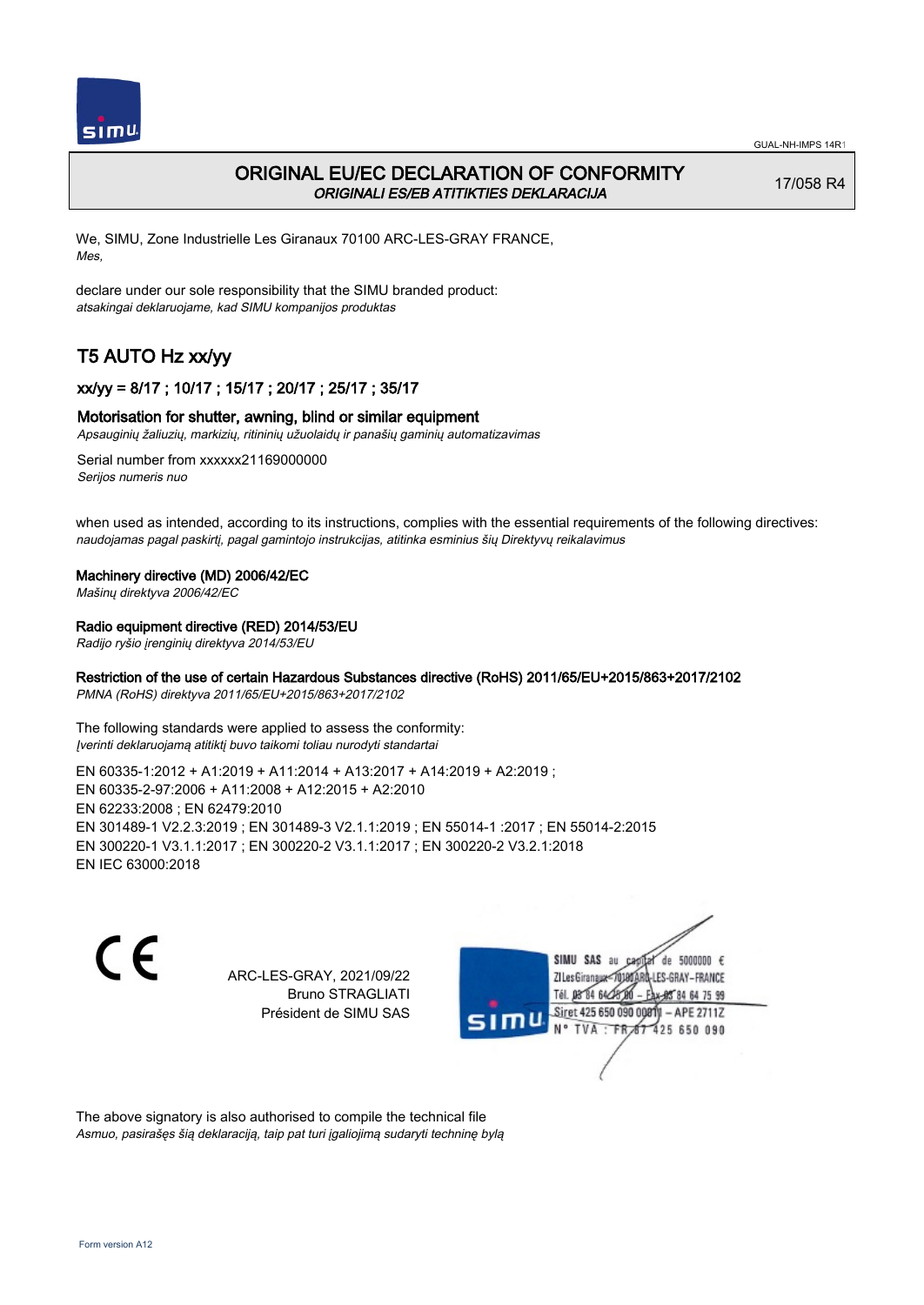

## ORIGINAL EU/EC DECLARATION OF CONFORMITY ES/EK ATBILSTĪBAS DEKLARĀCIJA

17/058 R4

We, SIMU, Zone Industrielle Les Giranaux 70100 ARC-LES-GRAY FRANCE, Mēs,

declare under our sole responsibility that the SIMU branded product: ar pilnu atbildību, apliecinām, ka SIMU zīmola produkti,

# T5 AUTO Hz xx/yy

## xx/yy = 8/17 ; 10/17 ; 15/17 ; 20/17 ; 25/17 ; 35/17

#### Motorisation for shutter, awning, blind or similar equipment

Aizsargžalūziju, žalūziju, markīžu, aizkaru un līdzīgu gala produktu motorizēšana

Serial number from xxxxxx21169000000 sērijas numurs no

when used as intended, according to its instructions, complies with the essential requirements of the following directives: ja tie tiek lietoti saskaņā ar norādījumiem, atbilst šo direktīvu pamatprasībām

#### Machinery directive (MD) 2006/42/EC

Mašīnu Direktīva 2006/42/EC

### Radio equipment directive (RED) 2014/53/EU

Direktīva par radioiekārtu pieejamību tirgū 2014/53/EU

### Restriction of the use of certain Hazardous Substances directive (RoHS) 2011/65/EU+2015/863+2017/2102

RoHs Direktīva par dažādu bīstamu vielu izmantošanas ierobežošanu elektriskās un elektroniskās iekārtās 2011/65/EU+2015/863+2017/2102

The following standards were applied to assess the conformity: Atbilstības deklarācijas novērtēšanai tiek pielietoti sekojoši standarti

EN 60335‑1:2012 + A1:2019 + A11:2014 + A13:2017 + A14:2019 + A2:2019 ; EN 60335‑2‑97:2006 + A11:2008 + A12:2015 + A2:2010 EN 62233:2008 ; EN 62479:2010 EN 301489‑1 V2.2.3:2019 ; EN 301489‑3 V2.1.1:2019 ; EN 55014‑1 :2017 ; EN 55014‑2:2015 EN 300220‑1 V3.1.1:2017 ; EN 300220‑2 V3.1.1:2017 ; EN 300220‑2 V3.2.1:2018 EN IEC 63000:2018

C E

ARC-LES-GRAY, 2021/09/22 Bruno STRAGLIATI Président de SIMU SAS

SIMU SAS au de 5000000  $\epsilon$ ZI Les Giranaux</r0180 LES-GRAY-FRANCE Tél. 08 84 64 28 64 75 99 Siret 425 650 090 008TV - APE 2711Z  $TVA : FRAT$ 425 650 090

The above signatory is also authorised to compile the technical file Iepriekš minētā persona ir pilnvarota sastādīt tehnisko dokumentāciju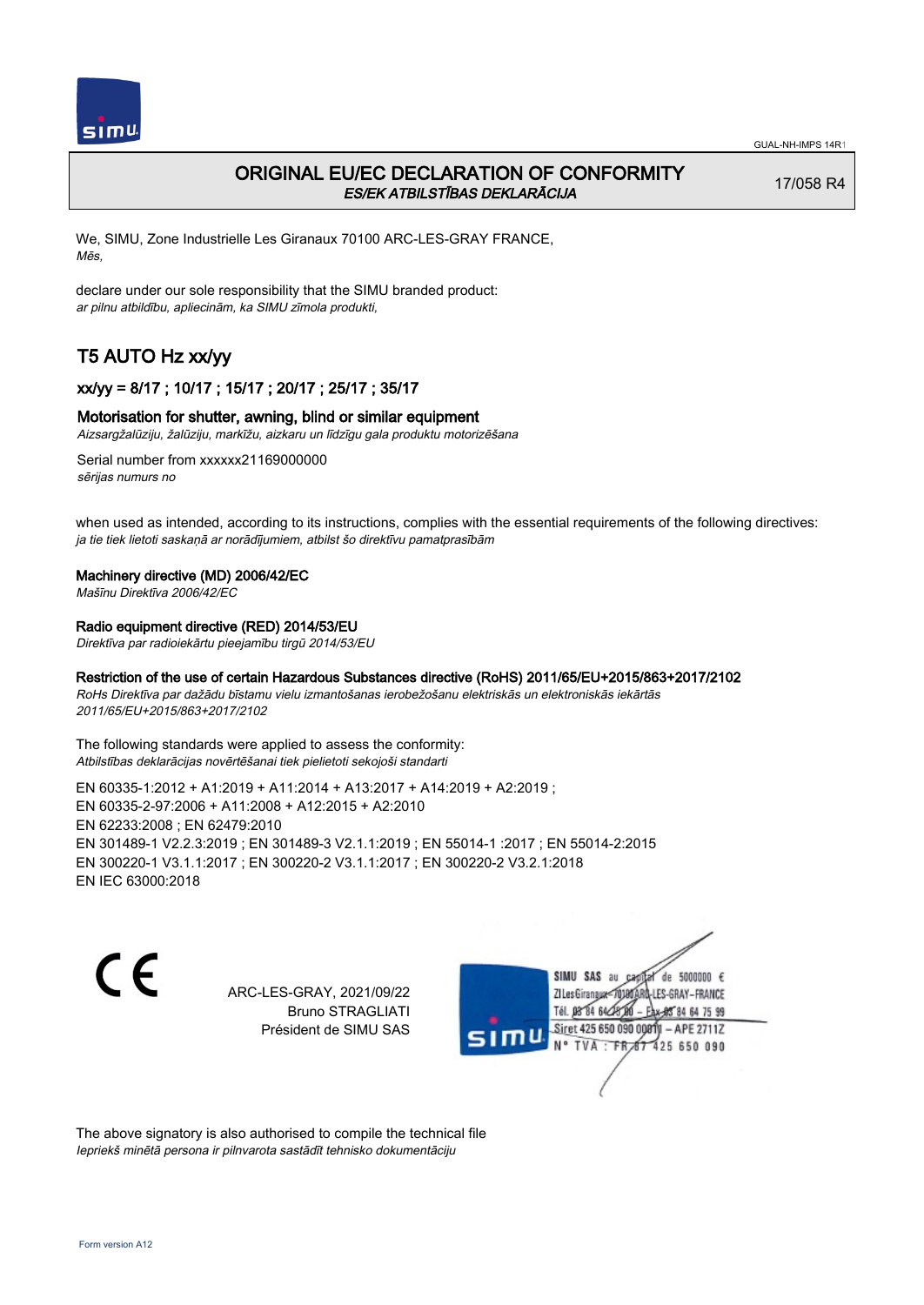

## ORIGINAL EU/EC DECLARATION OF CONFORMITY OORSPRONKELIJKE EU/EG-CONFORMITEITSVERKLARING

17/058 R4

We, SIMU, Zone Industrielle Les Giranaux 70100 ARC-LES-GRAY FRANCE, Wij,

declare under our sole responsibility that the SIMU branded product: verklaren op eigen verantwoordelijkheid dat het produkt van het SIMU

# T5 AUTO Hz xx/yy

## xx/yy = 8/17 ; 10/17 ; 15/17 ; 20/17 ; 25/17 ; 35/17

## Motorisation for shutter, awning, blind or similar equipment

Motorisatie voor rolluiken, zonwering, screens of gelijkaardige toepassingen

Serial number from xxxxxx21169000000 Serienummer van

when used as intended, according to its instructions, complies with the essential requirements of the following directives: wanneer gebruikt voor de juiste toepassing voldoet aan de essentiële eisen van de volgende richtlijnen

### Machinery directive (MD) 2006/42/EC

Machinerichtlijn 2006/42/EC

## Radio equipment directive (RED) 2014/53/EU

Richtlijn radioapparatuur 2014/53/EU

### Restriction of the use of certain Hazardous Substances directive (RoHS) 2011/65/EU+2015/863+2017/2102

RoHS Richtlijn 2011/65/EU+2015/863+2017/2102

The following standards were applied to assess the conformity: De volgende referentiestandaarden worden toegepast om de overeenstemming te evalueren

EN 60335‑1:2012 + A1:2019 + A11:2014 + A13:2017 + A14:2019 + A2:2019 ; EN 60335‑2‑97:2006 + A11:2008 + A12:2015 + A2:2010 EN 62233:2008 ; EN 62479:2010 EN 301489‑1 V2.2.3:2019 ; EN 301489‑3 V2.1.1:2019 ; EN 55014‑1 :2017 ; EN 55014‑2:2015 EN 300220‑1 V3.1.1:2017 ; EN 300220‑2 V3.1.1:2017 ; EN 300220‑2 V3.2.1:2018 EN IEC 63000:2018

 $\epsilon$ 

ARC-LES-GRAY, 2021/09/22 Bruno STRAGLIATI Président de SIMU SAS



The above signatory is also authorised to compile the technical file

De bovengenoemde persoon is ook bevoegd om het technisch dossier samen te stellen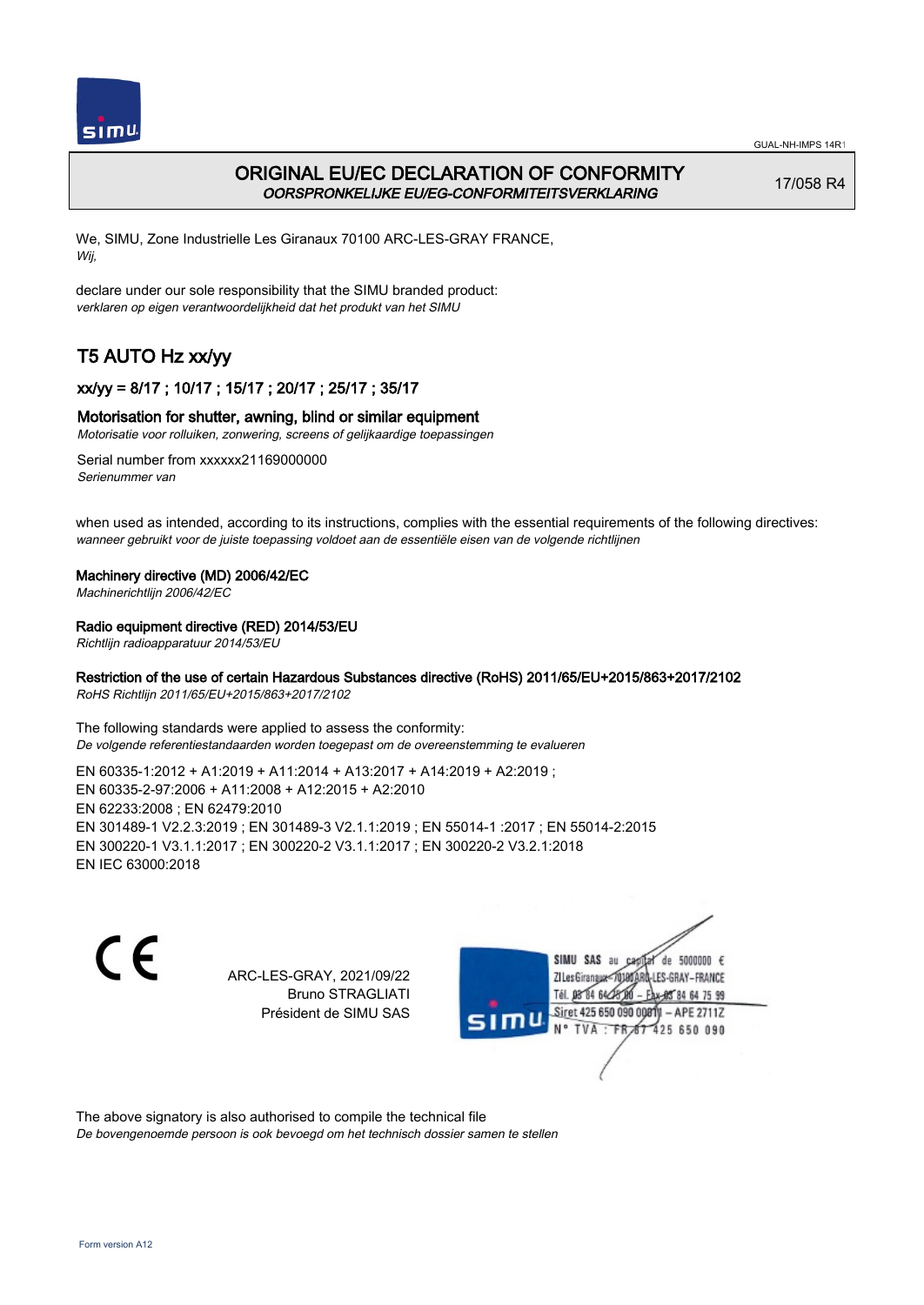

## ORIGINAL EU/EC DECLARATION OF CONFORMITY ORIGINAL EU / CE - ERKLÆRING

17/058 R4

We, SIMU, Zone Industrielle Les Giranaux 70100 ARC-LES-GRAY FRANCE, Vi,

declare under our sole responsibility that the SIMU branded product: erklærer under vårt eneansvar at SIMU merket produkt

# T5 AUTO Hz xx/yy

## xx/yy = 8/17 ; 10/17 ; 15/17 ; 20/17 ; 25/17 ; 35/17

### Motorisation for shutter, awning, blind or similar equipment

Motorisering for marksier, screens, persienner eller lignende utstyr

Serial number from xxxxxx21169000000 Serienummer fra

when used as intended, according to its instructions, complies with the essential requirements of the following directives: når de brukes som forutsatt, i henhold til sin instruks, i samsvar med de grunnlegende kravene i følgende direktiver

#### Machinery directive (MD) 2006/42/EC

Maskindirektivet 2006/42/EC

### Radio equipment directive (RED) 2014/53/EU

Radioutstyr direktivet 2014/53/EU

## Restriction of the use of certain Hazardous Substances directive (RoHS) 2011/65/EU+2015/863+2017/2102

RoHS-direktivet 2011/65/EU+2015/863+2017/2102

The following standards were applied to assess the conformity: Følgende referansestandarder ble brukt for å vurdere samsvar

EN 60335‑1:2012 + A1:2019 + A11:2014 + A13:2017 + A14:2019 + A2:2019 ; EN 60335‑2‑97:2006 + A11:2008 + A12:2015 + A2:2010 EN 62233:2008 ; EN 62479:2010 EN 301489‑1 V2.2.3:2019 ; EN 301489‑3 V2.1.1:2019 ; EN 55014‑1 :2017 ; EN 55014‑2:2015 EN 300220‑1 V3.1.1:2017 ; EN 300220‑2 V3.1.1:2017 ; EN 300220‑2 V3.2.1:2018 EN IEC 63000:2018

 $\epsilon$ 

ARC-LES-GRAY, 2021/09/22 Bruno STRAGLIATI Président de SIMU SAS



The above signatory is also authorised to compile the technical file Ovennevnte underskrevet fullmakt til å utarbeide den tekniske dokumentasjonen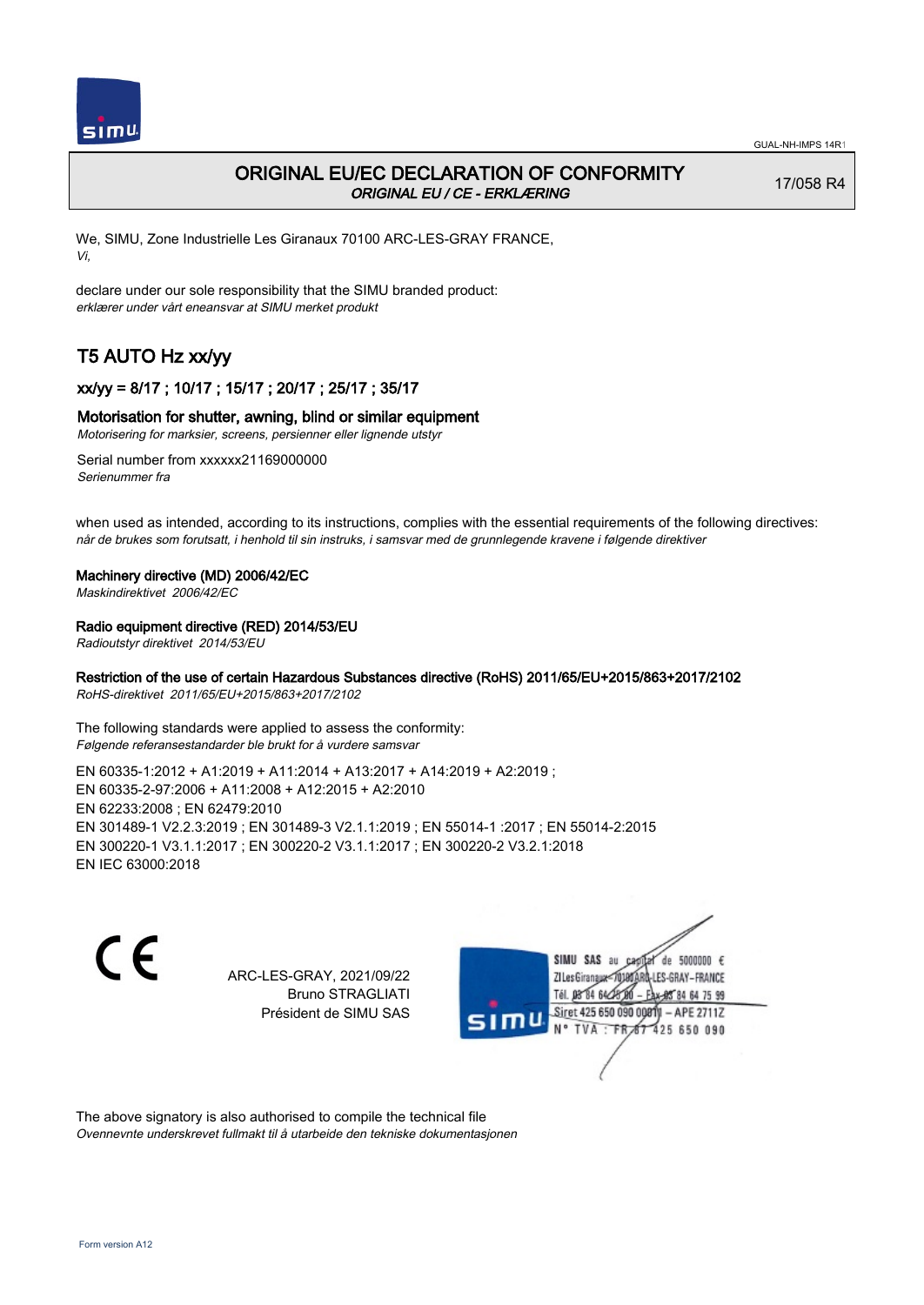

## ORIGINAL EU/EC DECLARATION OF CONFORMITY ORYGINALNA DEKLARACJA ZGODNOŚCI UE/WE

17/058 R4

We, SIMU, Zone Industrielle Les Giranaux 70100 ARC-LES-GRAY FRANCE, My,

declare under our sole responsibility that the SIMU branded product: deklarujemy z pełną odpowiedzialnością, że produkt oznaczony marką SIMU

# T5 AUTO Hz xx/yy

## xx/yy = 8/17 ; 10/17 ; 15/17 ; 20/17 ; 25/17 ; 35/17

### Motorisation for shutter, awning, blind or similar equipment

Wyposażenie w napęd rolety, markizy, osłony przeciwsłonecznej lub podobnego urządzenia

Serial number from xxxxxx21169000000 z numerem seryjnym od

when used as intended, according to its instructions, complies with the essential requirements of the following directives: gdy jest używany zgodnie z przeznaczeniem i instrukcjami, spełnia podstawowe wymagania następujących Dyrektyw

### Machinery directive (MD) 2006/42/EC

Dyrektywa maszynowa 2006/42/EC

### Radio equipment directive (RED) 2014/53/EU

Dyrektywa o urządzeniach radiowych 2014/53/EU

### Restriction of the use of certain Hazardous Substances directive (RoHS) 2011/65/EU+2015/863+2017/2102

Dyrektywa RoHS 2011/65/EU+2015/863+2017/2102

The following standards were applied to assess the conformity: Do oceny zgodności zostały zastosowane następujące normy

EN 60335‑1:2012 + A1:2019 + A11:2014 + A13:2017 + A14:2019 + A2:2019 ; EN 60335‑2‑97:2006 + A11:2008 + A12:2015 + A2:2010 EN 62233:2008 ; EN 62479:2010 EN 301489‑1 V2.2.3:2019 ; EN 301489‑3 V2.1.1:2019 ; EN 55014‑1 :2017 ; EN 55014‑2:2015 EN 300220‑1 V3.1.1:2017 ; EN 300220‑2 V3.1.1:2017 ; EN 300220‑2 V3.2.1:2018 EN IEC 63000:2018

C F

ARC-LES-GRAY, 2021/09/22 Bruno STRAGLIATI Président de SIMU SAS



The above signatory is also authorised to compile the technical file

Osoba wskazana powyżej jest również upoważniony do przygotowania dokumentacji technicznej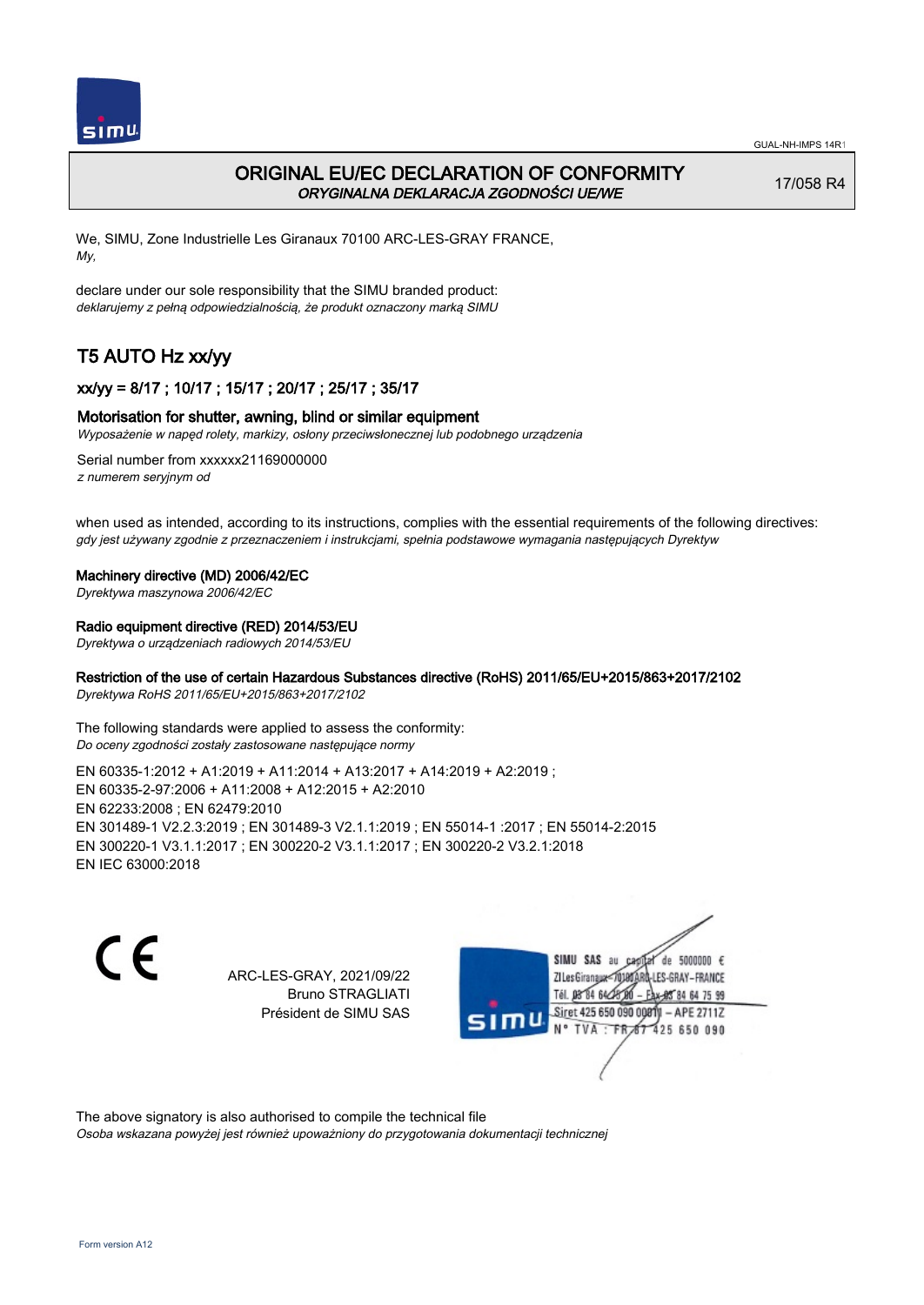

## ORIGINAL EU/EC DECLARATION OF CONFORMITY DECLARAÇÃO UE/CE DE CONFORMIDADE ORIGINAL

17/058 R4

We, SIMU, Zone Industrielle Les Giranaux 70100 ARC-LES-GRAY FRANCE, Nós,

declare under our sole responsibility that the SIMU branded product: declaramos sob nossa única responsabilidade que o dispositivo marca SIMU

# T5 AUTO Hz xx/yy

## xx/yy = 8/17 ; 10/17 ; 15/17 ; 20/17 ; 25/17 ; 35/17

## Motorisation for shutter, awning, blind or similar equipment

Motorização para toldo, persiana, estore, cortina ou equipamento parecido

Serial number from xxxxxx21169000000 Número de série desde

when used as intended, according to its instructions, complies with the essential requirements of the following directives: Quando utilizado de acordo com sua a aplicação, segundo as suas instruções, cumpre os requisitos essenciais das seguintes diretivas

### Machinery directive (MD) 2006/42/EC

Diretiva Máquinas 2006/42/EC

### Radio equipment directive (RED) 2014/53/EU

Diretiva equipamentos de rádio 2014/53/EU

### Restriction of the use of certain Hazardous Substances directive (RoHS) 2011/65/EU+2015/863+2017/2102

Diretiva RoHS 2011/65/EU+2015/863+2017/2102

The following standards were applied to assess the conformity: As normas de referência apresentadas em seguida foram aplicadas para avaliar a conformidade

EN 60335‑1:2012 + A1:2019 + A11:2014 + A13:2017 + A14:2019 + A2:2019 ; EN 60335‑2‑97:2006 + A11:2008 + A12:2015 + A2:2010 EN 62233:2008 ; EN 62479:2010 EN 301489‑1 V2.2.3:2019 ; EN 301489‑3 V2.1.1:2019 ; EN 55014‑1 :2017 ; EN 55014‑2:2015 EN 300220‑1 V3.1.1:2017 ; EN 300220‑2 V3.1.1:2017 ; EN 300220‑2 V3.2.1:2018 EN IEC 63000:2018

 $\epsilon$ 

ARC-LES-GRAY, 2021/09/22 Bruno STRAGLIATI Président de SIMU SAS



The above signatory is also authorised to compile the technical file

A pessoa nomeada acima também está autorizada a compilar o processo técnico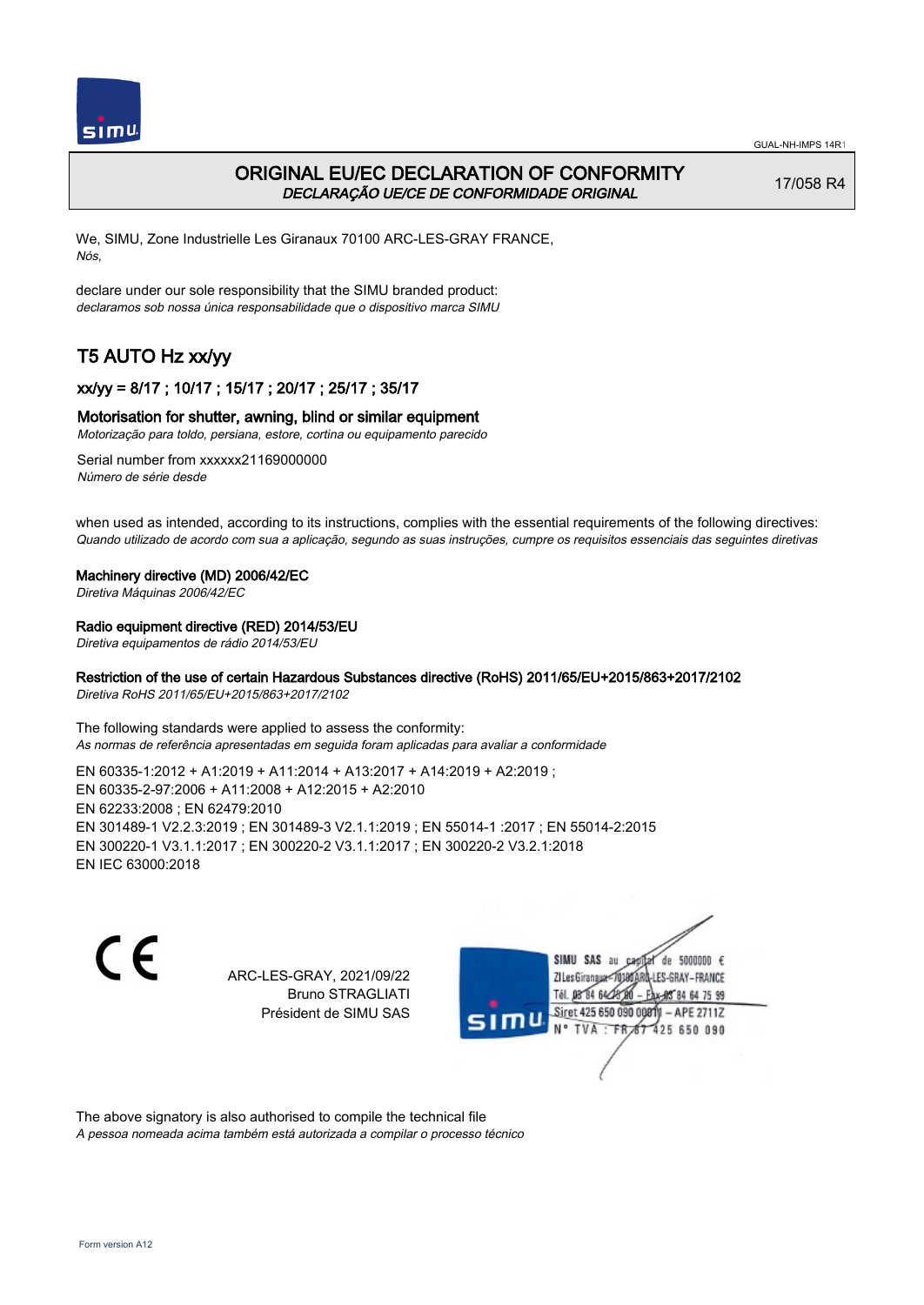



## ORIGINAL EU/EC DECLARATION OF CONFORMITY ORIGINAL EU/EC DECLARAIE DE CONFORMITATE

17/058 R4

We, SIMU, Zone Industrielle Les Giranaux 70100 ARC-LES-GRAY FRANCE, Noi,

declare under our sole responsibility that the SIMU branded product: declarăm pe propria răspundere că produsele marca SIMU

# T5 AUTO Hz xx/yy

## xx/yy = 8/17 ; 10/17 ; 15/17 ; 20/17 ; 25/17 ; 35/17

## Motorisation for shutter, awning, blind or similar equipment

Motorizări pentru rulou, marchiză, perdea sau echipament similar

Serial number from xxxxxx21169000000 Numărul de serie din

when used as intended, according to its instructions, complies with the essential requirements of the following directives: utilizate conform destinaiei lor, aa cum este descris în manualul de utilizare, sunt în conformitate cu cerinele eseniale ale următoarelor directive

## Machinery directive (MD) 2006/42/EC

Directiva privind echipamentele tehnice 2006/42/EC

### Radio equipment directive (RED) 2014/53/EU

Directiva privind echipamentele radio 2014/53/EU

### Restriction of the use of certain Hazardous Substances directive (RoHS) 2011/65/EU+2015/863+2017/2102

Directiva RoHS 2011/65/EU+2015/863+2017/2102

The following standards were applied to assess the conformity: Următoarele standarde de referină au fost aplicate pentru respectarea conformităii

EN 60335‑1:2012 + A1:2019 + A11:2014 + A13:2017 + A14:2019 + A2:2019 ; EN 60335‑2‑97:2006 + A11:2008 + A12:2015 + A2:2010 EN 62233:2008 ; EN 62479:2010 EN 301489‑1 V2.2.3:2019 ; EN 301489‑3 V2.1.1:2019 ; EN 55014‑1 :2017 ; EN 55014‑2:2015 EN 300220‑1 V3.1.1:2017 ; EN 300220‑2 V3.1.1:2017 ; EN 300220‑2 V3.2.1:2018 EN IEC 63000:2018

C E

ARC-LES-GRAY, 2021/09/22 Bruno STRAGLIATI Président de SIMU SAS

de 5000000  $\epsilon$ SIMU SAS au ZI Les Giranaux-70180 LES-GRAY-FRANCE Tél. 08 84 64 24 64 75 99 Siret 425 650 090 0001) - APE 2711Z 425 650 090 TVA: FR

The above signatory is also authorised to compile the technical file Semnatarul de mai sus este, de asemenea, autorizat să întocmească dosarul tehnic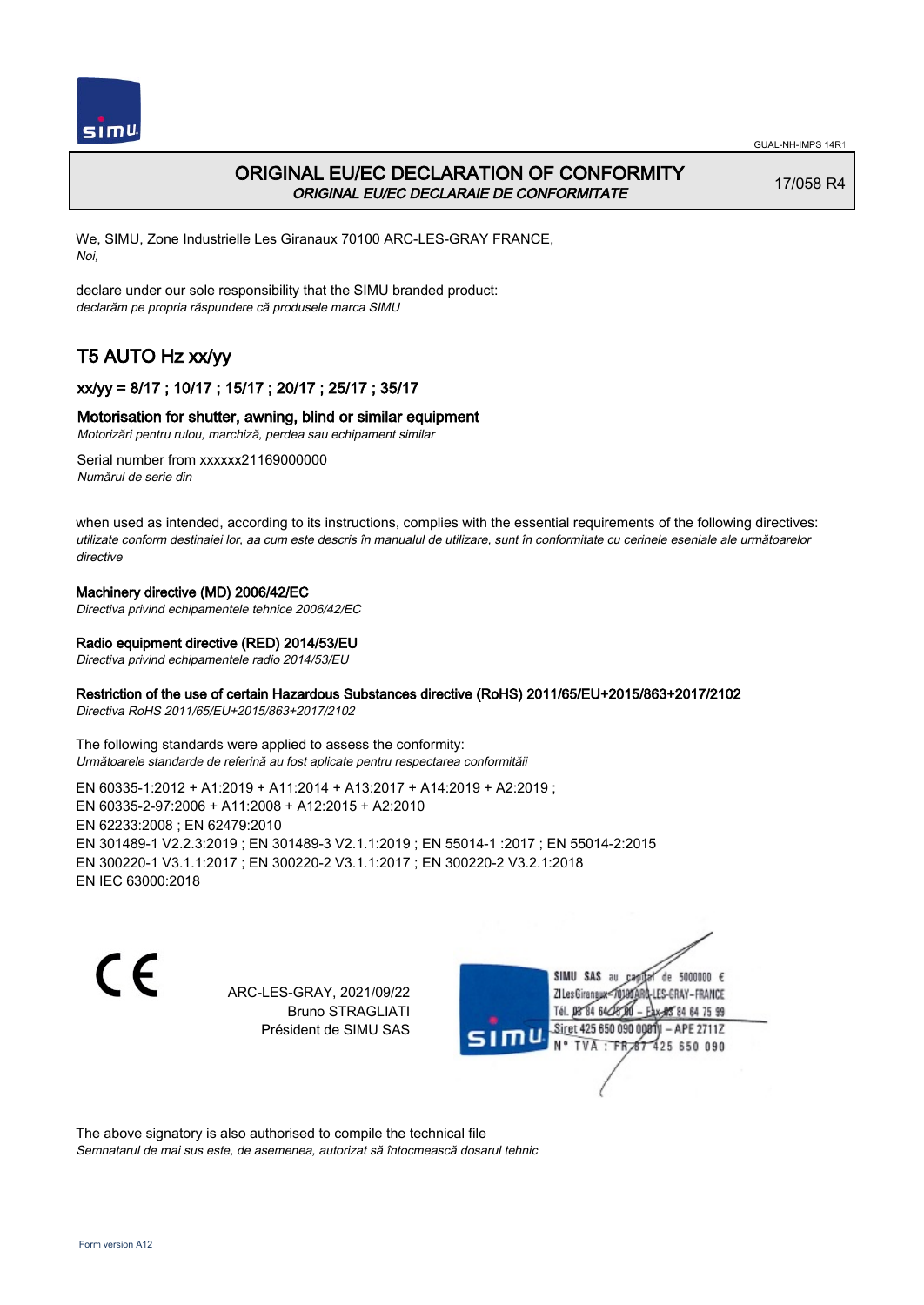

## ORIGINAL EU/EC DECLARATION OF CONFORMITY ORIGINAL EU/EG-FÖRSÄKRAN OM ÖVERENSSTÄMMELSE

17/058 R4

We, SIMU, Zone Industrielle Les Giranaux 70100 ARC-LES-GRAY FRANCE, Vi,

declare under our sole responsibility that the SIMU branded product: försäkrar på eget ansvar att produkten av varumärket SIMU

# T5 AUTO Hz xx/yy

## xx/yy = 8/17 ; 10/17 ; 15/17 ; 20/17 ; 25/17 ; 35/17

## Motorisation for shutter, awning, blind or similar equipment

Motorisering för jalusi, markis, rullgardin eller liknande produkter

Serial number from xxxxxx21169000000 Serienumret från

when used as intended, according to its instructions, complies with the essential requirements of the following directives: uppfyller de grundläggande kraven i följande direktiv när den används på det sätt som avses, i enlighet med bruksanvisningen

### Machinery directive (MD) 2006/42/EC

Maskindirektivet 2006/42/EC

### Radio equipment directive (RED) 2014/53/EU

Direktivet om radioutrustning 2014/53/EU

### Restriction of the use of certain Hazardous Substances directive (RoHS) 2011/65/EU+2015/863+2017/2102

RoHS-direktivet 2011/65/EU+2015/863+2017/2102

The following standards were applied to assess the conformity: Följande referensnormer har tillämpats för att göra en bedömning av överensstämmelsen

EN 60335‑1:2012 + A1:2019 + A11:2014 + A13:2017 + A14:2019 + A2:2019 ; EN 60335‑2‑97:2006 + A11:2008 + A12:2015 + A2:2010 EN 62233:2008 ; EN 62479:2010 EN 301489‑1 V2.2.3:2019 ; EN 301489‑3 V2.1.1:2019 ; EN 55014‑1 :2017 ; EN 55014‑2:2015 EN 300220‑1 V3.1.1:2017 ; EN 300220‑2 V3.1.1:2017 ; EN 300220‑2 V3.2.1:2018 EN IEC 63000:2018

 $\epsilon$ 

ARC-LES-GRAY, 2021/09/22 Bruno STRAGLIATI Président de SIMU SAS



The above signatory is also authorised to compile the technical file

Den person som anges ovan är också behörig att ställa samman den tekniska dokumentationen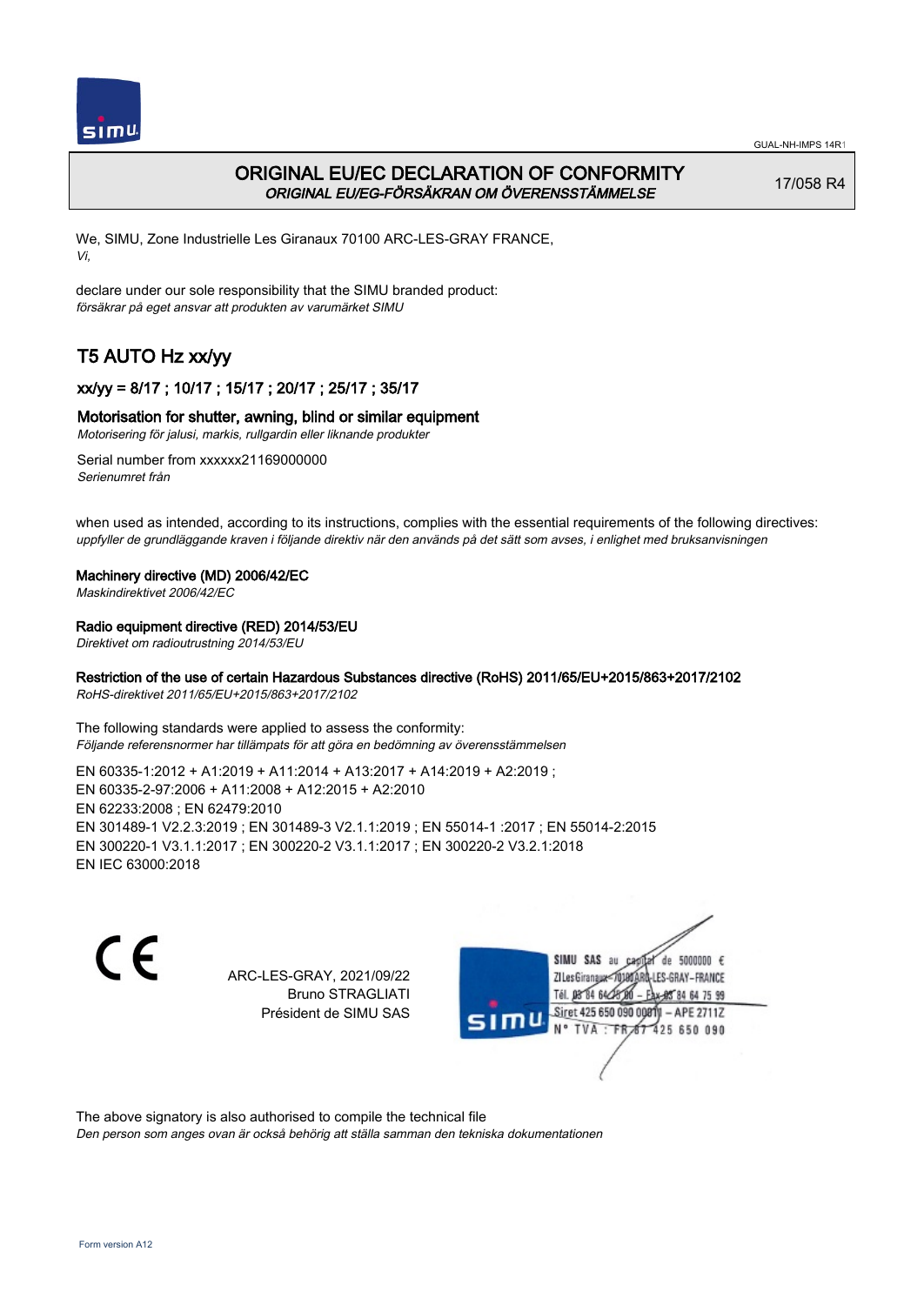

## ORIGINAL EU/EC DECLARATION OF CONFORMITY ORIGINÁLNE VYHLÁSENIE EU/ES O ZHODE

17/058 R4

We, SIMU, Zone Industrielle Les Giranaux 70100 ARC-LES-GRAY FRANCE, My,

declare under our sole responsibility that the SIMU branded product: vyhlasujeme na svoju výlučnú zodpovednosť, že výrobok značky SIMU

# T5 AUTO Hz xx/yy

## xx/yy = 8/17 ; 10/17 ; 15/17 ; 20/17 ; 25/17 ; 35/17

## Motorisation for shutter, awning, blind or similar equipment

Pohon pre rolety, markízy, clony alebo podobné zariadenia

Serial number from xxxxxx21169000000 Seriové číslo od

when used as intended, according to its instructions, complies with the essential requirements of the following directives: ak je používaný v súlade s účelom použitia a s návodom, spĺňa základné požiadavky týchto smerníc

### Machinery directive (MD) 2006/42/EC

Smernica o strojových zariadeniach 2006/42/EC

### Radio equipment directive (RED) 2014/53/EU

Smernica o sprístupňovaniu rádiových zariadení na trhu 2014/53/EU

### Restriction of the use of certain Hazardous Substances directive (RoHS) 2011/65/EU+2015/863+2017/2102

Smernica o obmedzení používania určitých nebezpečných látok v elektrických a elektronických zariadeniach 2011/65/EU+2015/863+2017/2102

The following standards were applied to assess the conformity: Pre posúdenie zhody boli použité následujúce normy

EN 60335‑1:2012 + A1:2019 + A11:2014 + A13:2017 + A14:2019 + A2:2019 ; EN 60335‑2‑97:2006 + A11:2008 + A12:2015 + A2:2010 EN 62233:2008 ; EN 62479:2010 EN 301489‑1 V2.2.3:2019 ; EN 301489‑3 V2.1.1:2019 ; EN 55014‑1 :2017 ; EN 55014‑2:2015 EN 300220‑1 V3.1.1:2017 ; EN 300220‑2 V3.1.1:2017 ; EN 300220‑2 V3.2.1:2018 EN IEC 63000:2018

C E

ARC-LES-GRAY, 2021/09/22 Bruno STRAGLIATI Président de SIMU SAS

SIMU SAS au de 5000000  $\epsilon$ ZI Les Giranaux</r0180 LES-GRAY-FRANCE Tél. 08 84 64 24 64 75 99 Siret 425 650 090 008TV - APE 2711Z 425 650 090 TVA : FRAT

The above signatory is also authorised to compile the technical file uvedená osoba je tiež osoba zodpovedná za vypracovanie technickej dokumentácie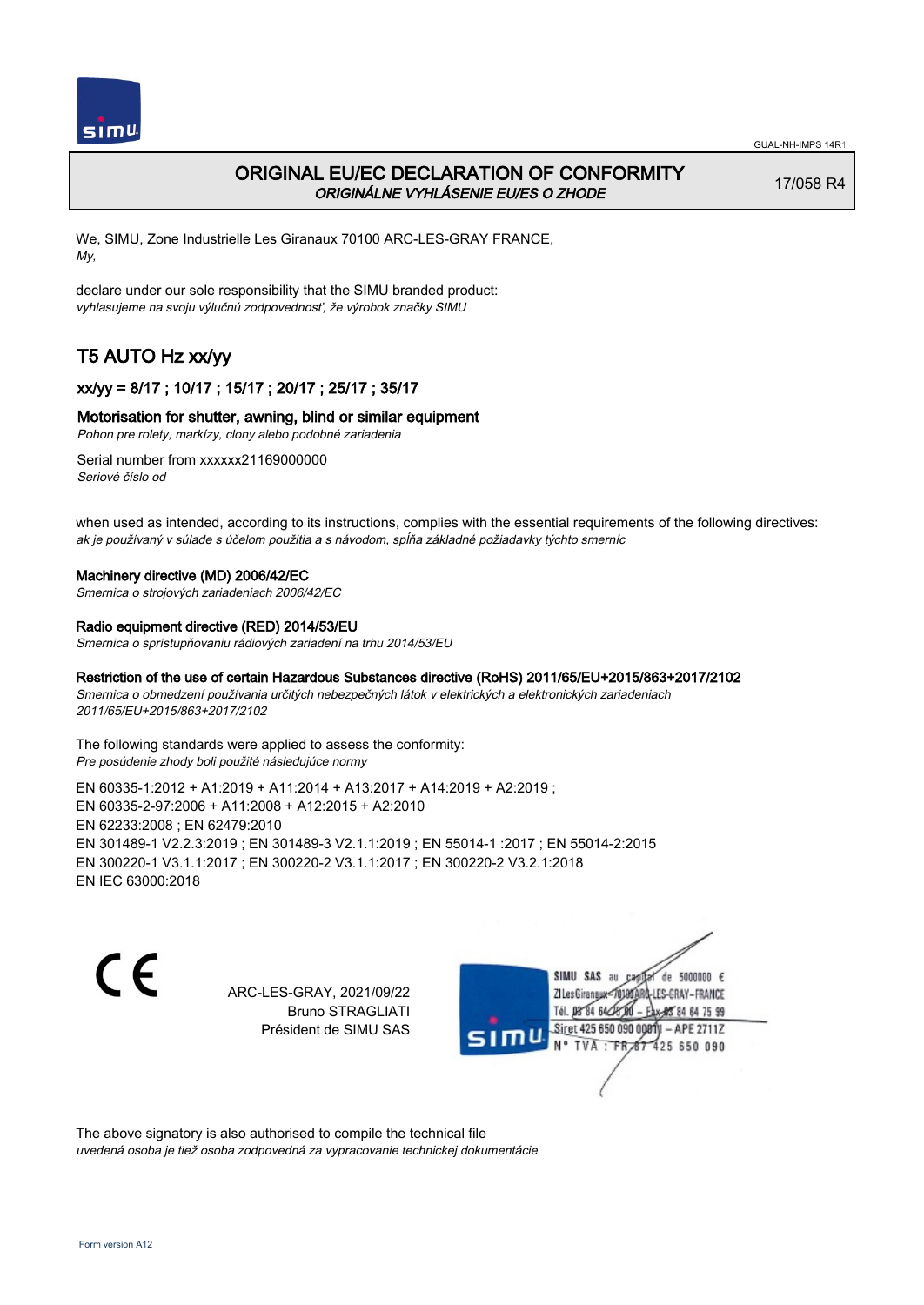

## ORIGINAL EU/EC DECLARATION OF CONFORMITY IZJAVA O SKLADNOSTI / IZJAVA O LASTNOSTIH

17/058 R4

We, SIMU, Zone Industrielle Les Giranaux 70100 ARC-LES-GRAY FRANCE, Mi,

declare under our sole responsibility that the SIMU branded product: S polno odgovornostjo izjavljamo, da izdelki blagovne znamke SIMU

# T5 AUTO Hz xx/yy

## xx/yy = 8/17 ; 10/17 ; 15/17 ; 20/17 ; 25/17 ; 35/17

## Motorisation for shutter, awning, blind or similar equipment

Motorizacija rolet, žaluzij, senčnikov in podobne opreme

Serial number from xxxxxx21169000000 'Serijska številka

when used as intended, according to its instructions, complies with the essential requirements of the following directives: ko se uporabljajo v skladu z namembnostjo in navodili, ustrezajo bistvenim zahtevam naslednjih direktiv

### Machinery directive (MD) 2006/42/EC

Direktiva o strojih 2006/42/EC

### Radio equipment directive (RED) 2014/53/EU

Ditrektiva o Radijski opremi 2014/53/EU

### Restriction of the use of certain Hazardous Substances directive (RoHS) 2011/65/EU+2015/863+2017/2102

Direktiva RoHS 2011/65/EU+2015/863+2017/2102

The following standards were applied to assess the conformity: Za preverjanje skladnosti so bili uporabljeni naslednji standardi

EN 60335‑1:2012 + A1:2019 + A11:2014 + A13:2017 + A14:2019 + A2:2019 ; EN 60335‑2‑97:2006 + A11:2008 + A12:2015 + A2:2010 EN 62233:2008 ; EN 62479:2010 EN 301489‑1 V2.2.3:2019 ; EN 301489‑3 V2.1.1:2019 ; EN 55014‑1 :2017 ; EN 55014‑2:2015 EN 300220‑1 V3.1.1:2017 ; EN 300220‑2 V3.1.1:2017 ; EN 300220‑2 V3.2.1:2018 EN IEC 63000:2018

 $\epsilon$ 

ARC-LES-GRAY, 2021/09/22 Bruno STRAGLIATI Président de SIMU SAS



The above signatory is also authorised to compile the technical file Podpisnik, naveden zgoraj, je pooblaščen tudi za pripravo tehnične dokumentacije